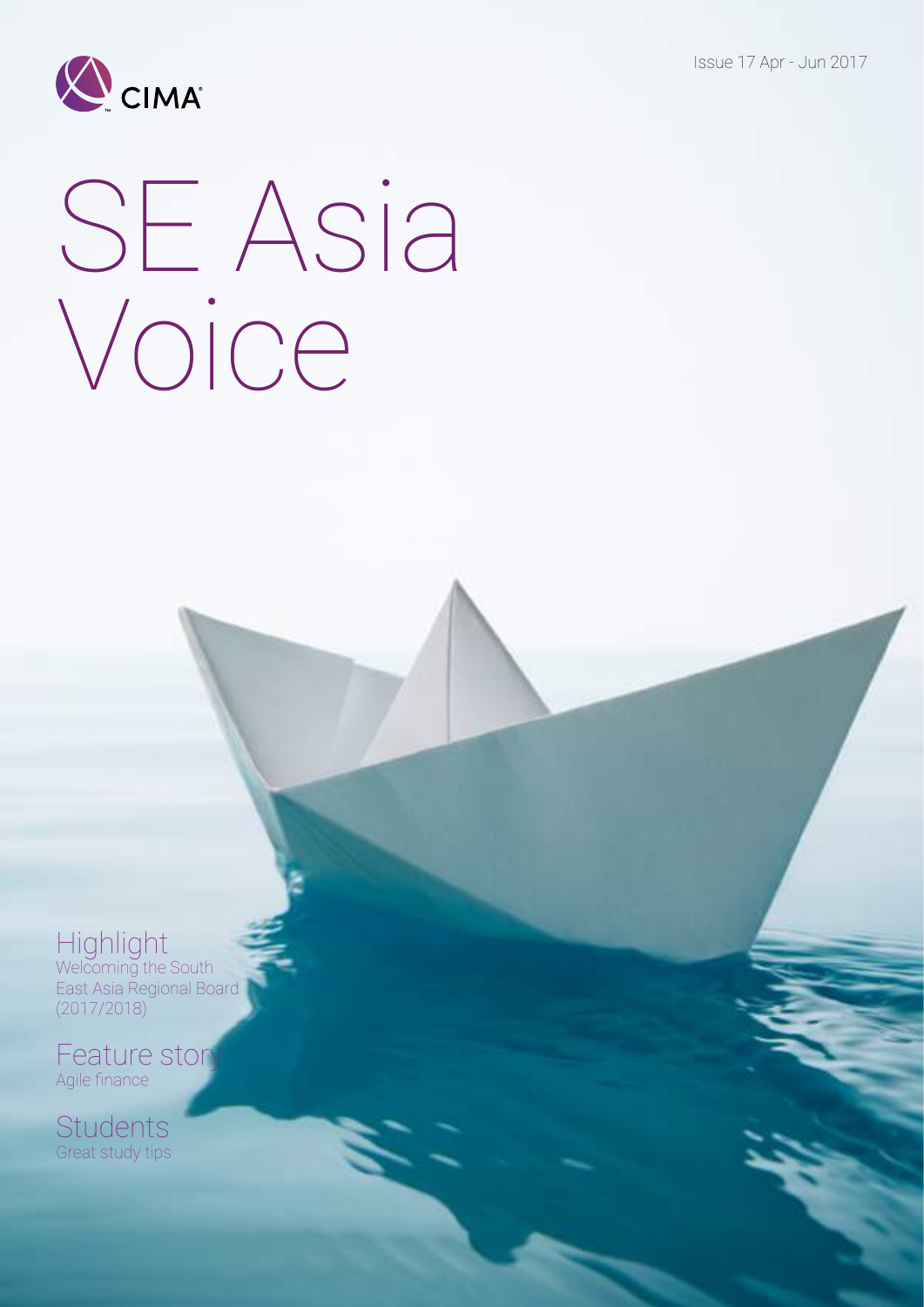

## Chart a new learning path without limits.

Welcome to the CGMA Store — designed to keep you one step ahead. Now you have an unprecedented choice of CPD resources in leadership, strategy, communication, risk and technology, through the new Association of International Certified Professional Accountants® .

It's more important than ever to stay at the leading-edge of learning and innovation and our professionally curated resources help you to develop exactly where you need to, whatever stage you're at in your career.

### Explore CGMAStore.com today.

© 2017 Association of International Certified Professional Accountants. All rights reserved. CGMA is a trademark of the Association of International Certified Professional Accountants and is registered in the United States and other jurisdictions. The design mark is a trademark of the Association of International Certified Professional Accountants. 21656B-UK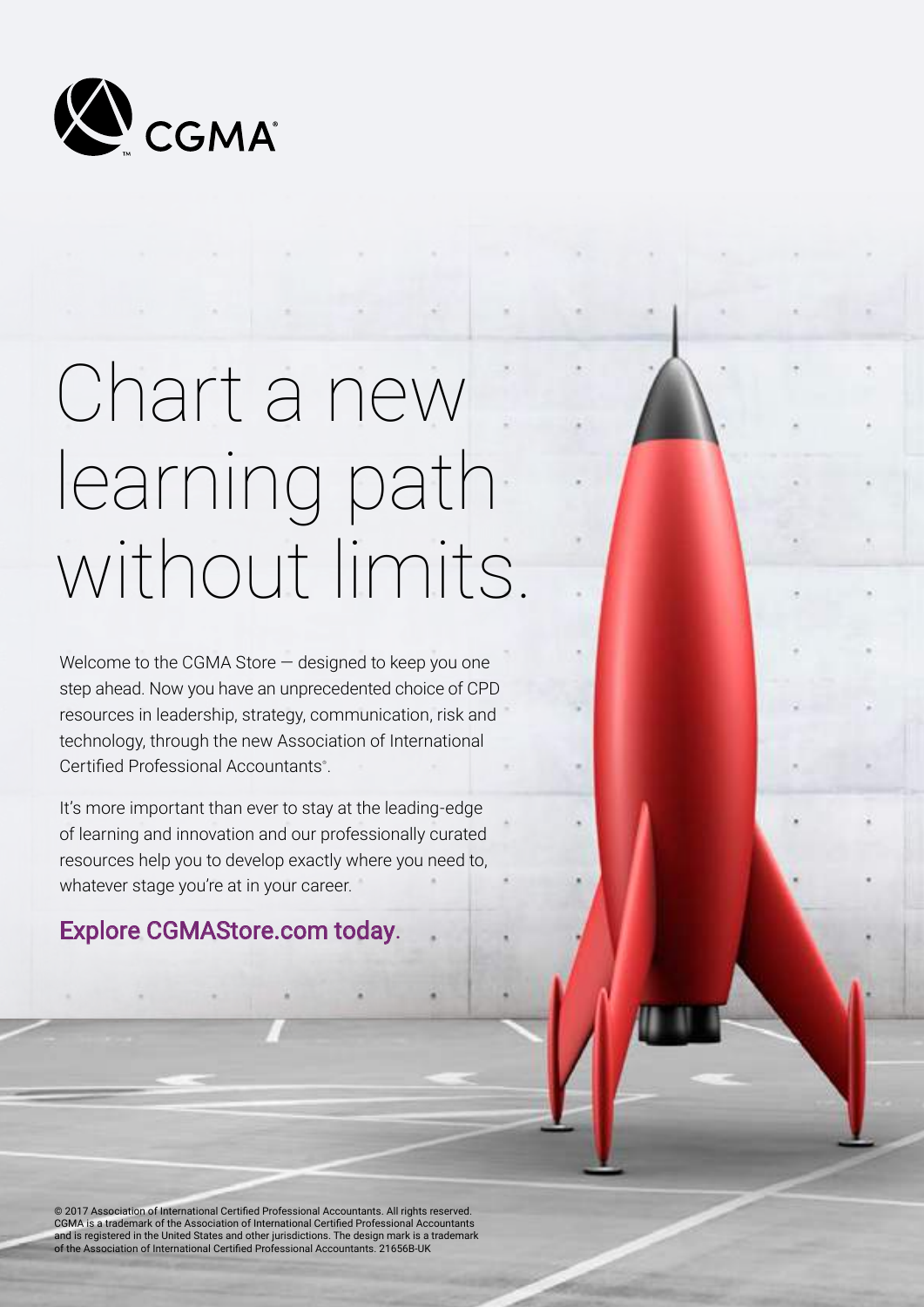### Contents

- 4 Highlight South East Asia Regional Board (2017/2018)
- 5 A note from our Area 16 representative

### 6 Feature story What does the agile finance function look like?

### 9 Faces of CIMA

Market facing CIMA staff share news on the SE Asia markets

### 15 Students

Great study tips from CIMA prize winners, knowledge resources in CGMA Store, why you should not procrastinate your CIMA exams

### 18 Members

CGMA Strategic Leaders Programme, MBAexpress resources, CGMAs on the move

### 22 CGMA publications

CGMA Business Model Framework, cybersecurity tool, countering fraud and corruption, technology in government performance

### 23 Events

SE Asia Voice is a reqional e-newsletter published quarterly by:

#### Chartered Institute of Management Accountants

Level 1 KPMG Tower, 8 First Avenue, Bandar Utama 47800 Petaling Jaya, Selangor, Malaysia

T: +603 77230230 E: SEAsia@aicpa-cima.com

cimaglobal.com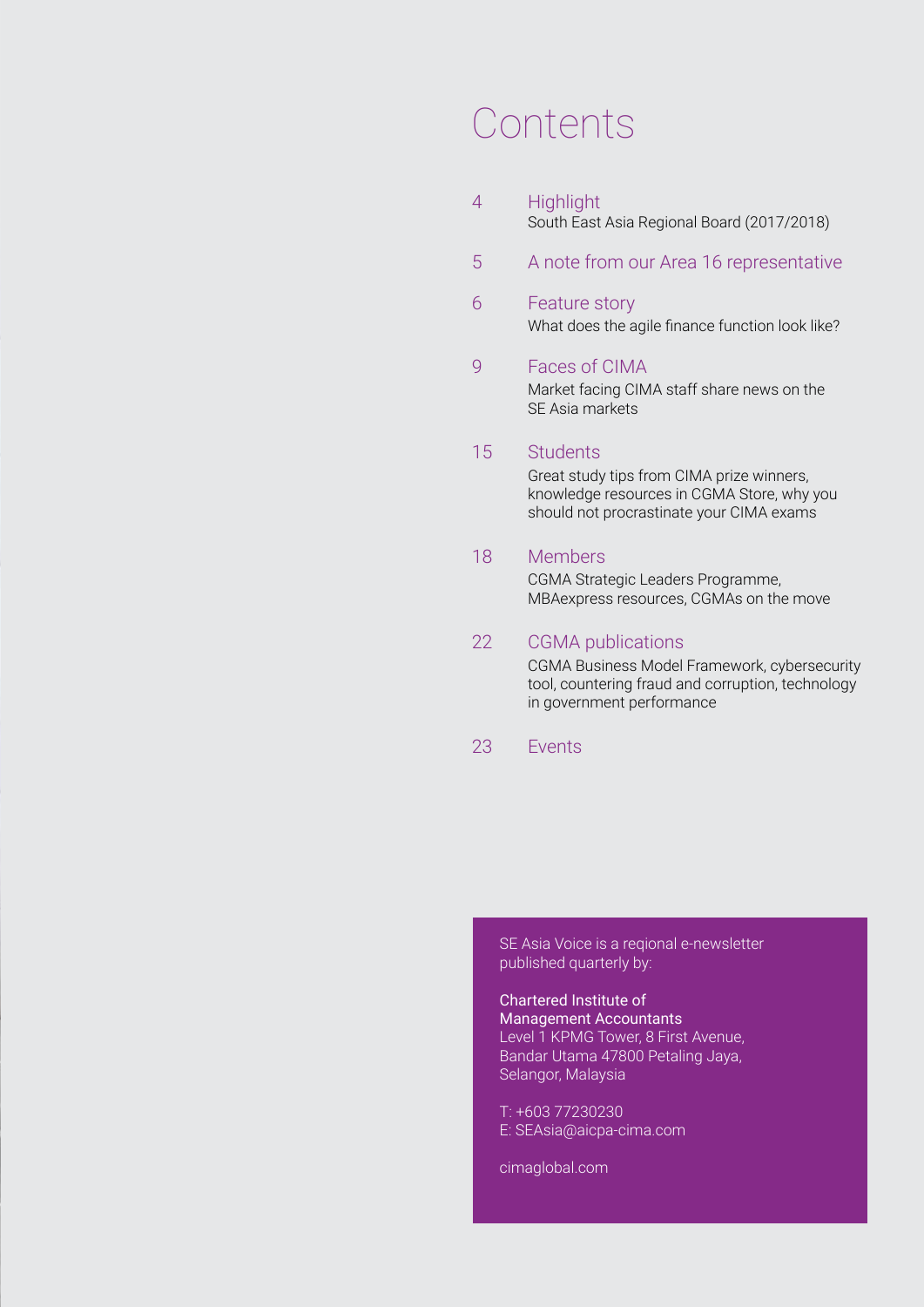## South East Asia Regional Board (2017/2018)



Chris Fuggle FCMA, CGMA Past Chair (2016/2017)

The South East Asia Regional Board (SEARB) has been constituted under the Association, with a total of 10 members, three of whom were elected in June this year. The remaining seven were nominated by the Nominations MA Sub-Committee and approved by CIMA Council. The Regional Vice President is appointed as the RVP to the Regional Board and as Committee Secretary. The SEARB consists of:

- Yasmin Mohd Ramzi FCMA, CGMA (Chair)
- Szilard Brenner FCMA, CGMA (Vice Chair)
- Chris Fuggle FCMA, CGMA
- Irwan Djaja FCMA, CGMA
- Dato' Yogesvaran T Arianayagam FCMA, CGMA
- Ira Aryani (student)
- Michelle Cheong Ciyan (student)
- Yeo Tek Ling ACMA, CGMA (elected)
- Tan Tiong Heng FCMA, CGMA (elected)
- Richard Yvanovich FCMA, CGMA (elected)
- Elizabeth Lilker FCMA, CGMA (co-opted)

Chris Fuggle: I warmly welcome all our Regional Board members who are serving the 2017/2018 term. My term as Chair ended on 30 June 2017 and I wish to thank all the Regional Board members who have served during the period of my chairmanship in 2016/2017. It was a memorable period where members voted in favour of the formation of the Association in June last year and

Yasmin Mohd Ramzi FCMA, CGMA Chair (2017/2018)

culminating in the new Association starting operations on 1 January 2017. Let's move forward and work together for the success of the Association and further progress of the SE Asia region under the new leadership of Yasmin Mohd Ramzi and Szilard Brenner.

Yasmin Mohd Ramzi: It is an honour for me to serve as Chair of the SEARB and I look forward to working closely with my team to provide regional perspectives into the development of the Association's strategic plan, to enhance the management accounting profession and continue helping people and businesses to succeed. I am keen to tap on the expertise of our diverse members who come from different countries in SE Asia, and no doubt that our diversity will have a positive impact on the role of the Regional Board. Let's collaborate.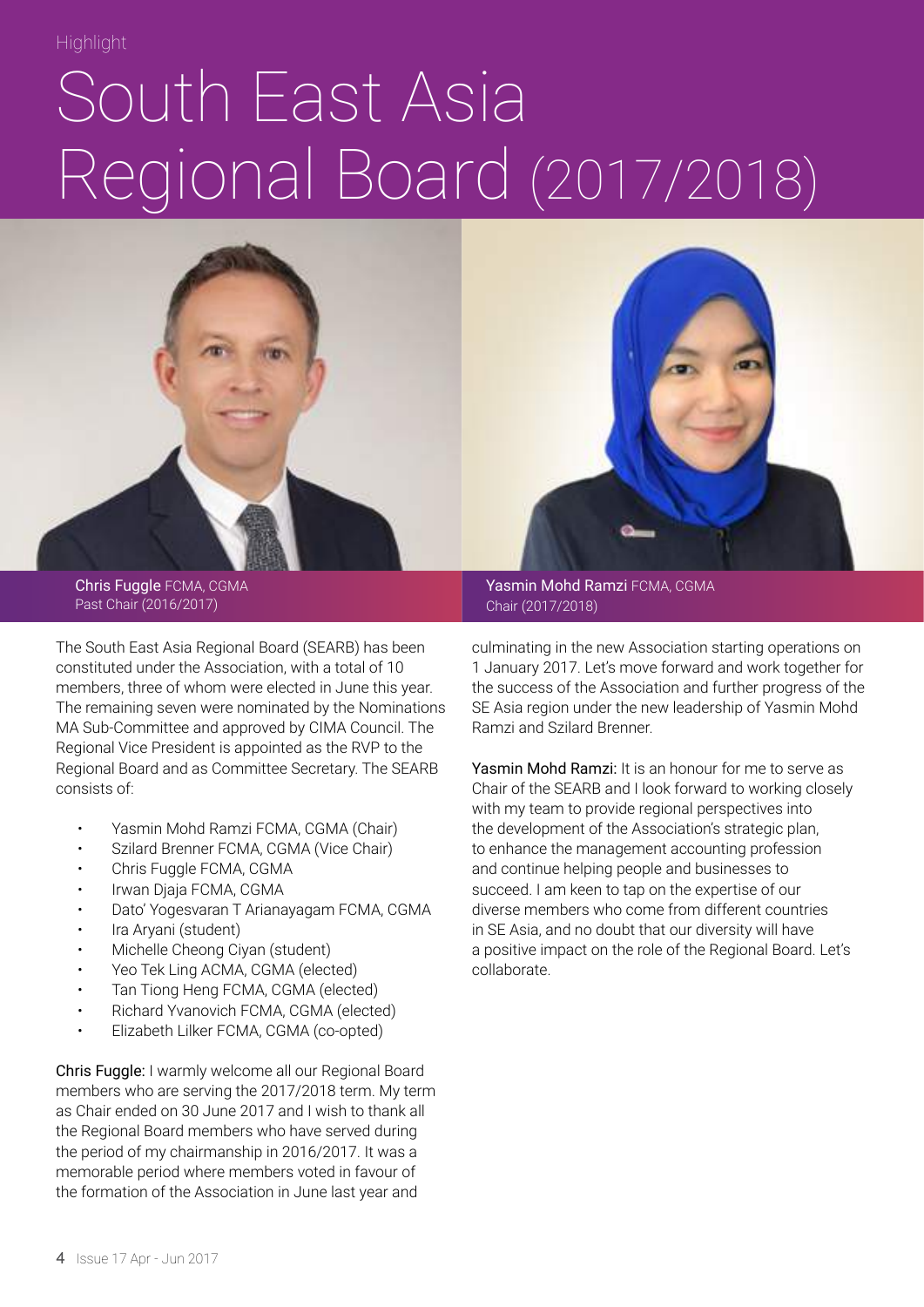## A note from our Area 16 representative

Dear members and students,

Greetings! As your Area 16 representative, allow me to share with you insights into my role, our new governance leaders and some recent developments in CIMA and the Association.

Area 16 is among 19 CIMA electoral constituencies around the world and it covers countries in South East Asia. All area representatives attend CIMA Council and Strategy meetings which are held about four times a year in London to provide local perspectives and insights. These local perspectives are important in informing strategies undertaken by Council that look after the interests of members and promote the science of management accounting.

In terms of governance, David Stanford FCMA, CGMA was elected as the 84th president of CIMA in June this year while in July, Kimberly Ellison-Taylor CPA, CGMA took over the helm from Andrew Miskin FCMA, CGMA as the new Chairman of the Association. 1 July also saw a new line-up for the South East Asia Regional Board with Yasmin Mohd Ramzi FCMA, CGMA as Chair and Szilard Brenner FCMA, CGMA as the Vice Chair. We congratulate and warmly welcome all our new governance members.

The Association now represents nearly two thirds of a million members and students with 1300 staff in 33 offices



Francis Chan FCMA, CGMA

and 22 countries and you are part of this Association. Much has taken place since the start of the Association's operations on 1 January. A notable development is the launch of the CGMA Store which offers a wealth of CPD resources and it is an ideal avenue where members can strengthen their competencies to help drive business results. Besides CPD, the Association's work on thought leadership continues with the publication of new reports, tools and webcasts that will keep you at the cutting edge of your knowledge and skills. We want to ensure that your skills remain relevant and that they keep pace with the rapid changes in the business environment.

For businesses today, the fast pace of innovation and the competitive, complex environment require them to be agile, to make decisions and act on them quickly. Recently the Association developed a CGMA Business Model Framework to enhance decision-making, leading to more resilient long-term value creation. The Framework is now open for global consultation and we are seeking your views to help us understand its strengths and weaknesses, and make it more applicable and relevant. Your insights on the framework matter to us and we encourage you to give your views [here](http://www.cgma.org/resources/reports/cgma-business-model-framework-global-consultation.html).

In the meantime, CIMA is carrying out a major project that will research the 'Future of Finance', and in particular the use and adoption of technology, as organisations continue to respond to new challenges. The research output will impact on updates to the CGMA Competency Framework, our qualifications framework and methods of assessments. I also highly encourage you to read CIMA's Integrated Report 2016, headlined 'Accounting in extraordinary times' that was released in May. It's available at the microsite [2016.cimaglobal.com.](http://2016.cimaglobal.com/) The report showcases CIMA's story in 2016 and how all parts of the organisation worked together to create value for our members, students and wider stakeholders.

I wish you all the best for the second half of the year as you gear yourself towards your respective year end goals. On our part, the Association is committed to delivering value to all of you.

Best wishes,

Francis Chan FCMA, CGMA Area 16 Representative and Institute Council Member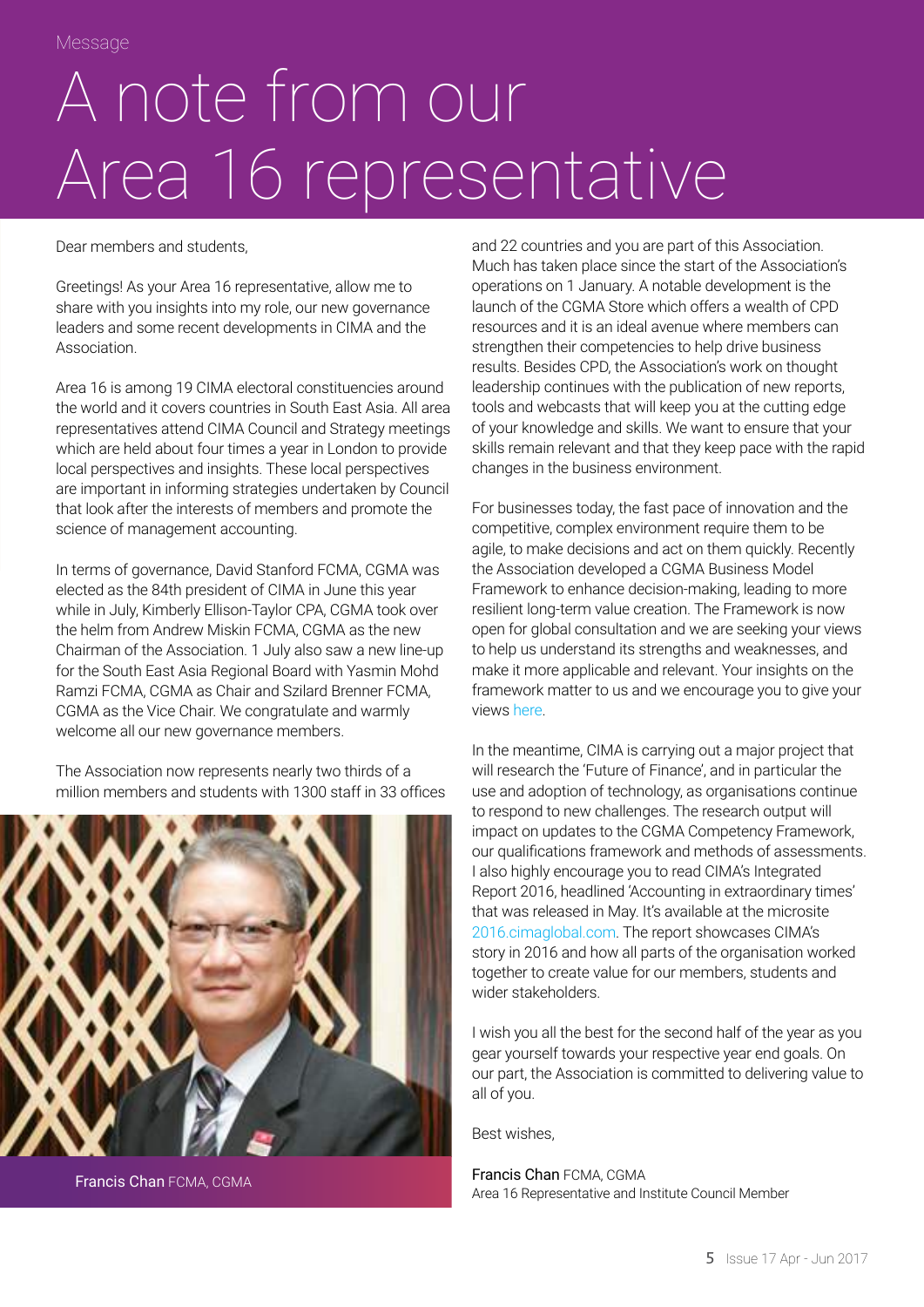### Feature story

### What does the agile finance function look like? By Peter Simons FCMA, CGMA

An agile organisation is fit, alert, flexible, and nimble. It is efficient, profitable, liquid, and resilient. It is aware of how the business generates value, alert to threats in the marketplace, and looking out for opportunities. It is able to develop strategies and implement them promptly. It is nimble in performance management, able to build and test ideas swiftly, and scale up quickly if they work or try something else if they fail, constantly re-allocating resources to where returns or prospects are best.

How finance functions can best support this organisational agility is explored in a new Oraclesponsored report, Agile Finance Revealed: The New Operating Model for Modern Finance.

To enable the wider organisation to be agile, finance has to be smoothly run and have the following characteristics:

- Has efficient accounting operations that are scalable.
- Is able to inform strategy because it understands how the business model works and what the drivers of value are, including the intangibles that are important to the model's success.
- Leads on horizon scanning, making sure decisionmakers are alert to external developments, including new technologies or new business models, and have the information they need to develop a strategic response. The primary reason businesses fail is that they have neglected to address an external risk that they had long known about, but that had always seemed unlikely to make much of a difference over their planning horizon of 18 months or so.
- Develops performance metrics and milestones to measure and manage progress to enable the business to implement new strategies and get products and services to market quickly.
- Conducts dimensional analysis (by customer segment, product, channel, sales team, or whichever dimensions are relevant to the

business) to provide transparency about what's working in the business and what's not. It identifies opportunities to optimise resource allocation, to manage risk proactively, and to innovate.

### Finance transformation

A new operating model for modern finance is emerging. It should enable finance to better support business agility. The key features of this new operating model are:

- Pioneering the use of modern technologies such as cloud enterprise resource planning (ERP), robotic process automation, and machine learning to ensure the efficiency and scalability of accounting operations.
- Providing management information on a self-service basis using business intelligence systems, including dashboards with drill-through interrogation. This enables the financial planning and analysis role to extend its remit to consider a wider range of data, including new forms of big data, and provide the analysis and insight needed to improve the business' performance.
- Centralising experts on multidisciplinary teams to achieve economies of scale and build subjectmatter expertise.
- The recognition of management accounting as an important discipline that is engaged to improve decision-making and performance management.

### What stage are businesses at in this transformation?

For many businesses, the transformation of finance is well underway, but few have achieved full implementation, according to a survey of 483 senior finance professionals in the US and Canada who represent organisations with a revenue of over \$200 million. The survey was commissioned for the Agile Finance Revealed report.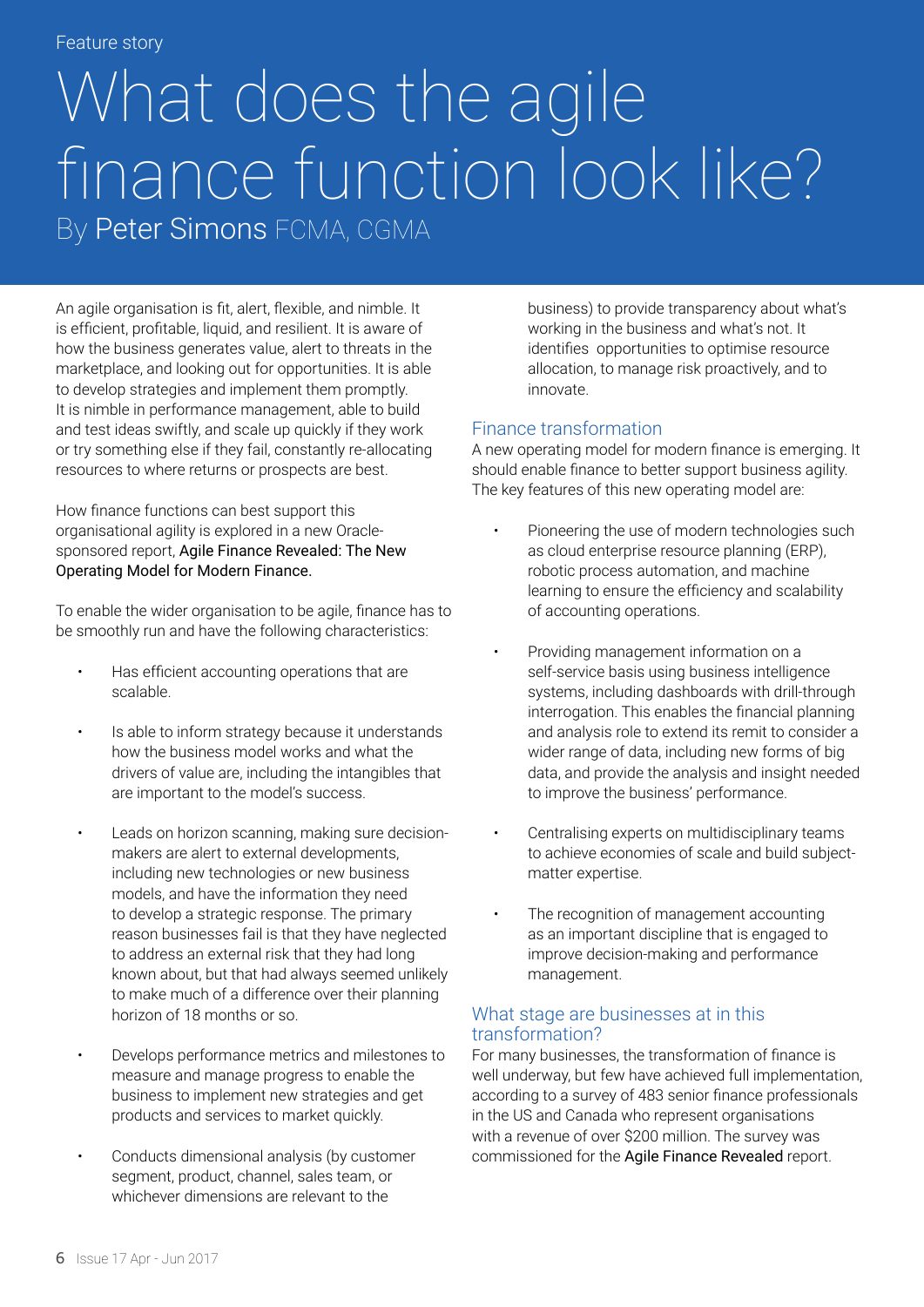

It is particularly interesting to note that about 95% of organisations represented in the survey have implemented integrated business services to some extent, 90% have adopted cloud technology, 84% artificial intelligence, and 81% machine learning.

When asked what the obstacles were to such a transformation, 33% said the organisational structure is too complex, and 26% said finance was unable to get the information it needs in the format required in a timely fashion. Outdated or overly complex systems proved a hurdle for 33%.

The biggest obstacles were related to skills, according to finance leaders interviewed for the survey, who were not necessarily qualified accountants.

- 42% need more analytical skills in order to deliver forward-looking analysis.
- 36% need more multidisciplinary skills.
- 23% said finance is not recognised as having the business skills needed.

### Agile finance leaders

The research looked at the finance teams which had made most progress towards an agile finance model and identified the common characteristics. The research found that these agile finance leaders were much more advanced in centralising and migrating processes to shared service centres, and were much more likely to be using cloud-based ERP and standardised reporting systems. They were also well ahead of the rest in terms of informing strategy, supporting agile implementation, and informing agile performance management.

There was further evidence that the wider business was, in practice, more agile than others. Over the past three years, 56% of agile finance leaders had seen an opportunity and launched a new product (compared with 43% of others), and 51% entered a new market (compared with 35%). Agile finance leaders were also more likely to have identified change and taken action, launched a new digital initiative, transformed their business model, and acquired another business.

The survey found that among those organisations that had made most progress towards the agile finance model, 95% had experienced positive growth in their revenue performance over the past three years, compared to 70% of other respondents.

### Broader skillset

To serve an agile business, an agile finance function needs to develop and offer new skills. In addition to the traditional accountant's skillset, critical thinking, relationship building, and understanding of the business model, advanced analytical skills are required.

Data management, data analytics, and dimensional analysis are increasingly important. Commercial acumen and the curiosity to ask the right questions of colleagues around the business, the communication skills to deliver insight in a compelling way, and the leadership and influencing skills to ensure the insights are acted on, are also essential for the future finance professional.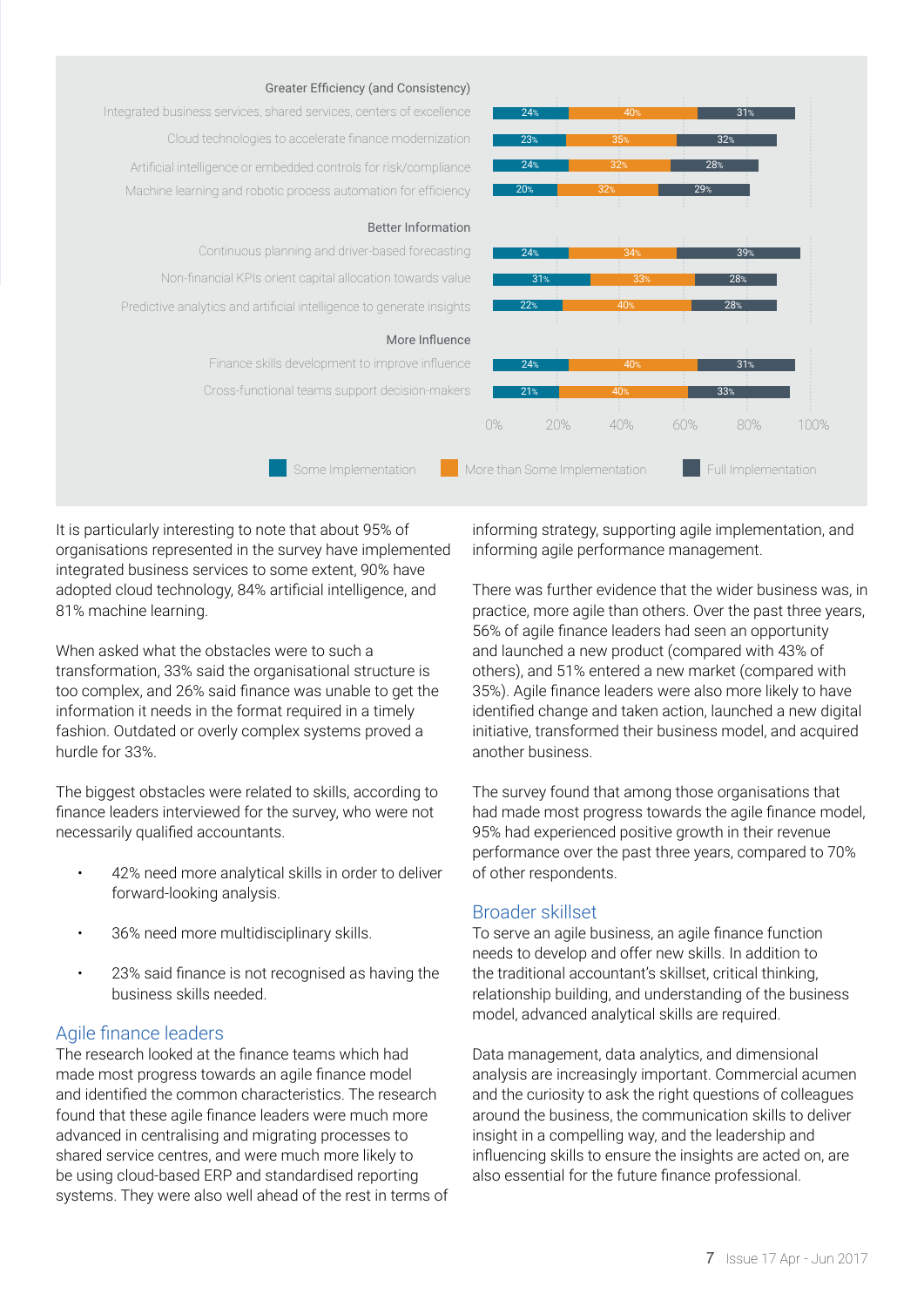Along with the automation of knowledge work, the following will change the accountant's role in the near future:

- Mobile information: Partners around the business expect to be able to access the information they need from finance instantly, wherever they are and on whatever device suits.
- Internet of things: This will change manufacturing business models because when the products are being used by the customer, they can supply information about that customer's usage and needs. Heavy plant manufacturers, for example, are no longer limited to an income stream based on big-ticket sales. They can receive data that enables them to provide services – such as servicing the machines or providing an ongoing consulting service on how to make better use of them. Working with a leasing company to sell machine hours would enable them to serve a different market.
- Advanced robotics: Robotic process automation is already being used in finance to automate routine processes such as taking data from two separate systems and combining them in a third system.

These developments will also drive change in business models in the coming years, providing even more reason for finance professionals to be agile

#### Peter Simons, FCMA, CGMA

(Peter.Simons@aicpa-cima.com), is an associate technical director at the Chartered Institute of Management Accountants, where he oversees research into the future of the finance function. He is the co-author of Agile Finance Revealed: The New Operating Model for Modern Finance, together with Lori Sexton, CPA, CGMA

© 2017 Association of International Certified Professional Accountants. All rights reserved



#### The report was produced by AICPA in partnership with Oracle.

#### [Download a copy](http://www.cgma.org/resources/reports/agile-finance-revealed-the-new-operating-model-for-modern-finance.html)

Visit [cgma.org/resources](http://www.cgma.org/resources.html) for a deep pool of resources to help improve performance in your business.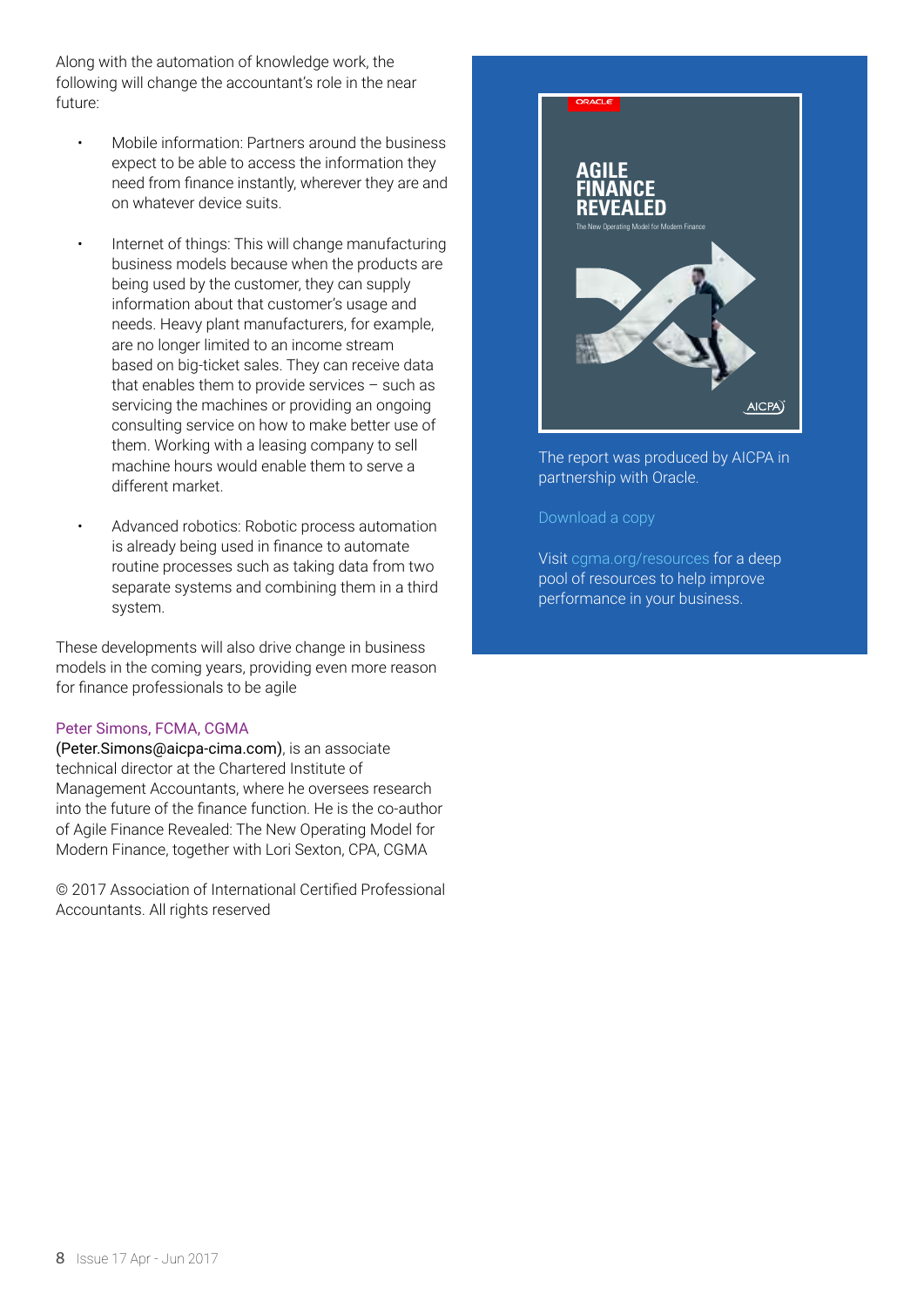### Faces of CIMA

## Faces of CIMA

In this issue of SE Asia Voice, we provide updates on happenings in the SE Asia markets for the second quarter of 2017. A highlight was the visit by Andrew Miskin, President of CIMA (2016/2017) and Chair of the Association (2016/2017), to Myanmar, Malaysia, Singapore and Indonesia.

### Myanmar

The first stop of the President's visit was Yangon, from 8-9 May, where Andrew Miskin had high level meetings with the Myanmar Union Auditor General and the Myanmar Institute of CPAs. He also met with CIMA members over lunch and presented a talk on 'Joining the dots' to learning partners and CIMA students at Sule Shangri-La.



A good crowd visited the CGMA booth during the Myanmar Education Fair.

We geared up our student recruitment in Myanmar with a special package for LCCI students entering at the Cert BA level. We have also expanded our recruitment efforts to Mandalay which is a new market for us and participated in the Myanmar Education Fair in June to promote the CIMA qualification.



The President, Andrew Miskin (left) with U Maw Than, Union Auditor General of Myanmar.



The President with participants of the 'Joining the dots' event.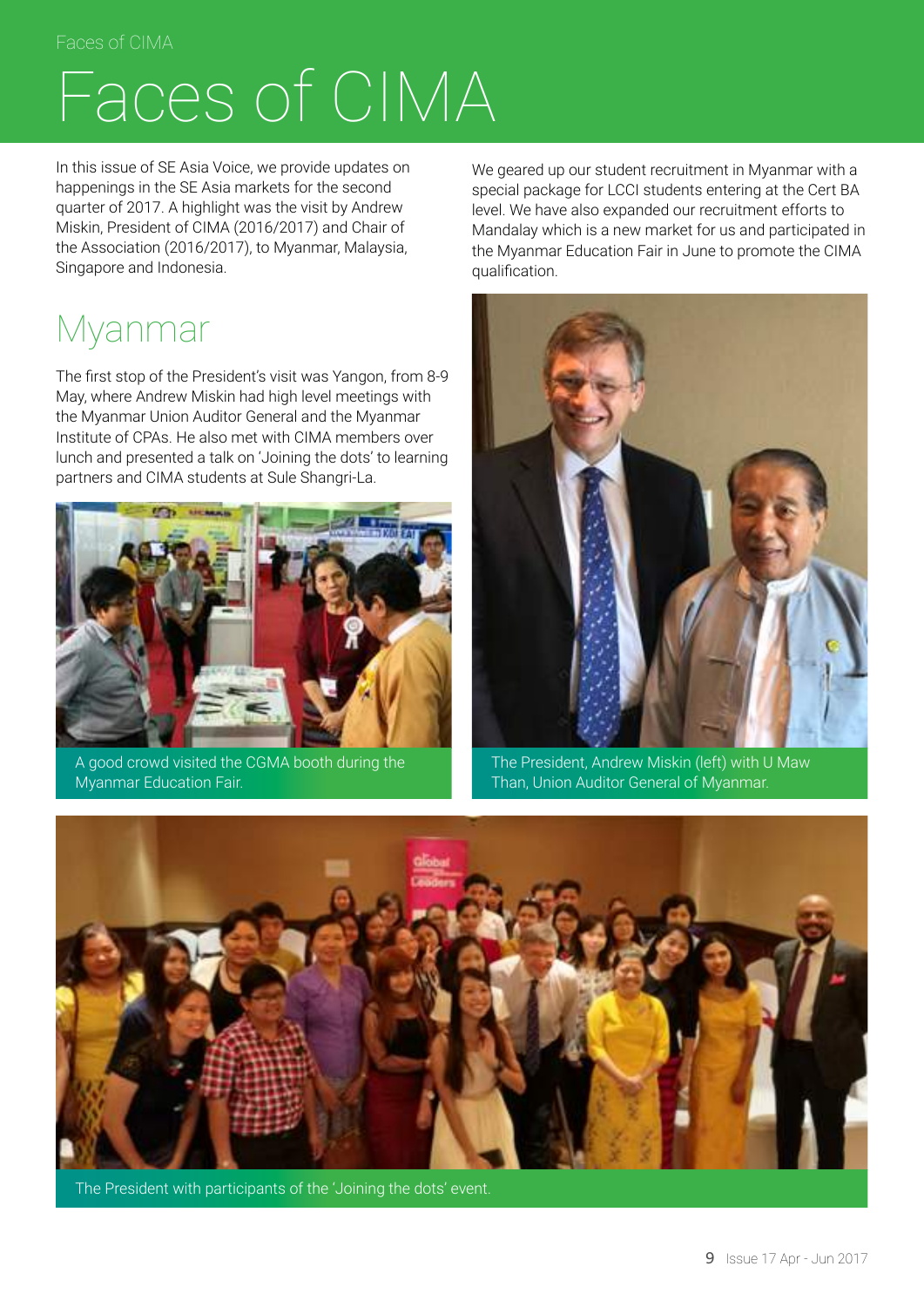### Malaysia



Our new CGMAs with Andrew Miskin (seated, centre), President of CIMA. To the left of Andrew is Francis Chan, Institute Council Member for Area 16 and Chairman of the Global Membership Committee. To the right of Andrew is Chris Fuggle, Chairman of the South East Asia Regional Board.

While in Malaysia, Andrew Miskin was the guest of honour at the President's Dinner & CGMA Recognition Evening held at Hilton Kuala Lumpur on 13 May. The event saw an overwhelming attendance of 450 participants that included new CGMAs and their families, members, prize winners and corporate guests. During the dinner, we also celebrated the 10th to 40th membership anniversary of CGMAs. BMW and Sime Darby Property were the Diamond sponsors, with Robert Walters as the supporting partner. Andrew also presented an exclusive CPD event for MIA members on 12 May.



An opportunity for a wefie with the President and members of the South East Asia Regional Board. From left: Rick Yvanovich, Regional Board member; Venkkat Ramanan, Regional Vice President, Asia Pacific; Chris Fuggle, Chairman, South East Asia Regional Board; Andrew Miskin, President of CIMA.



CGMAs proudly displaying their membership anniversary pins.



Celebrating the happy occasion with family and loved ones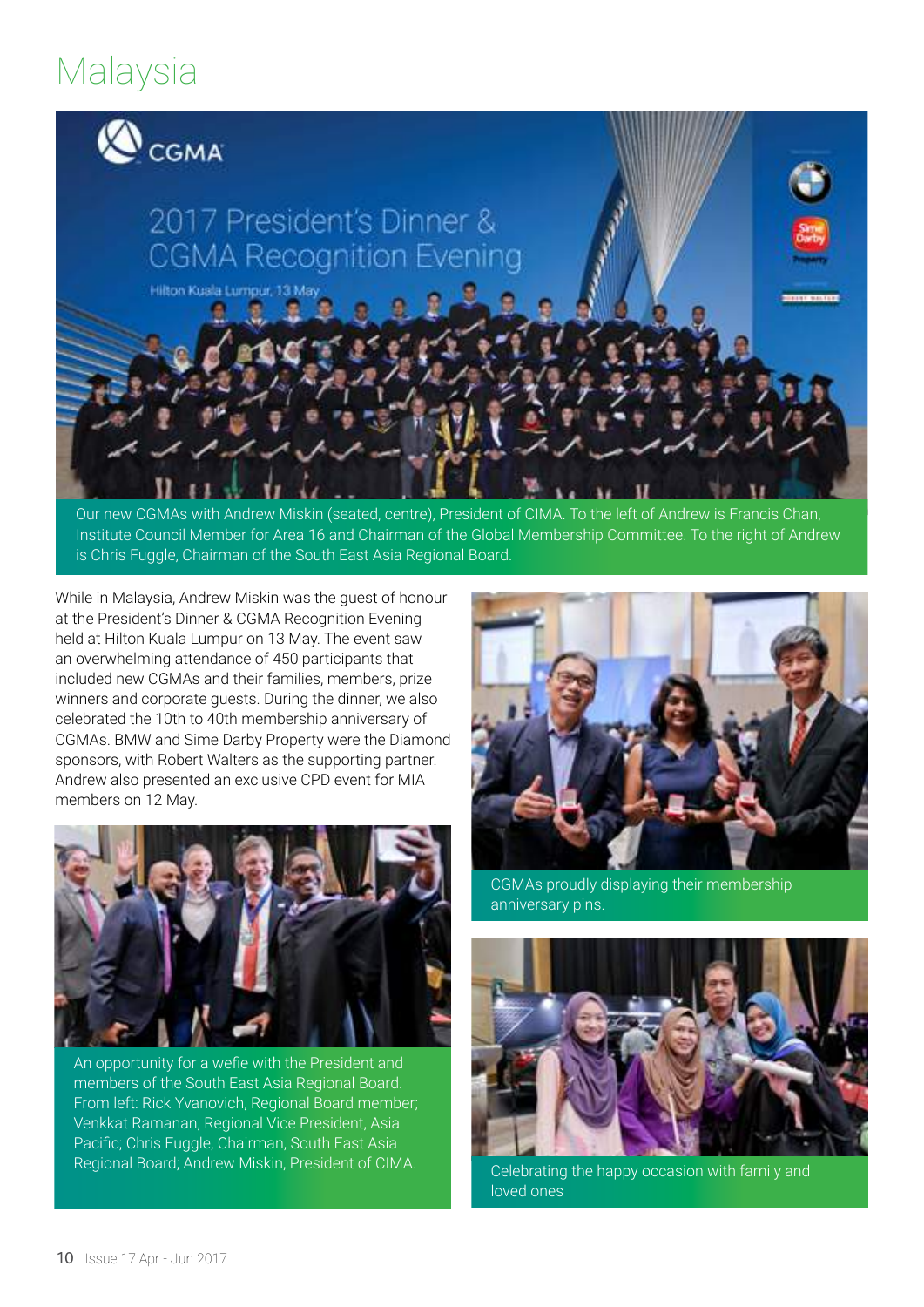

The BMW cars on display attracted much attention during the President's Dinner.

CGMA is the Diamond sponsor of the upcoming MIA International Accountants Conference to be held on 7-8 November at the Kuala Lumpur Convention Centre. Be sure to register for this conference at [miaconference.mia.](http://miaconference.mia.org.my/) [org.my](http://miaconference.mia.org.my/) and take advantage of the early bird rate that is available until 31 August.

For the first time, we conducted a workshop on 'Teach CIMA with success' on 26 April for university lecturers where they learnt details of CIMA's exam structure and competency framework, and how to strategise for greater success in students' exams. The workshop was delivered by Cheah Ai Ling, an experienced CIMA lecturer and Samuel Li, Manager of Learning Support.



Participants found the workshop on 'Teach CIMA with success' to be very useful and informative.

We promoted our Global Business Services (GBS) qualification on 18 May with a panel discussion on how to stay ahead amidst the pace of change impacting on GBS. Joining as panellists were Victor Lam - Group Head Sime Darby Global Services Centre, Erna Dejonge - Head of Finance FrieslandCampina and Matt Brady - VP Global Asset Services BHP Billiton. During the event, we also launched a GBS Masterclass in partnership with Burgess

Consulting. Read more about the Masterclass in the [CIMA website](http://www.cimaglobal.com/Our-locations/Malaysia/GBS-Masterclass/)

21 exam complete students from Malaysia and Singapore attended the face-to-face membership assessment on 17 June. Of these, 13 were admitted as Associate members while the remaining were Strategic level students who had their work experience approved. This means that they will become Associate members immediately after they pass the Strategic Case Study exam. Our thanks go to Francis Chan, Chairman of the Global Membership Committee, and the local assessors comprising Yasmin Mohd Ramzi, Dato' A. Yogesvaran, Dato' Michael Eow, Felix Chin, Lim Kian Hui, Bernard Chai and Tan Hoi Ping.



A new CGMA (left) - all smiles after being admitted as a member. He is being congratulated by Dato' A. Yogesvaran, Deputy Chairman of the South East Asia Regional Board.



The membership assessors. From left: Bernard Chai, Felix Chin, Francis Chan (Chairman, Global Membership Committee), Dato' Michael Eow, Lim Kian Hui, Yasmin Mohd Ramzi, Tan Hoi Ping.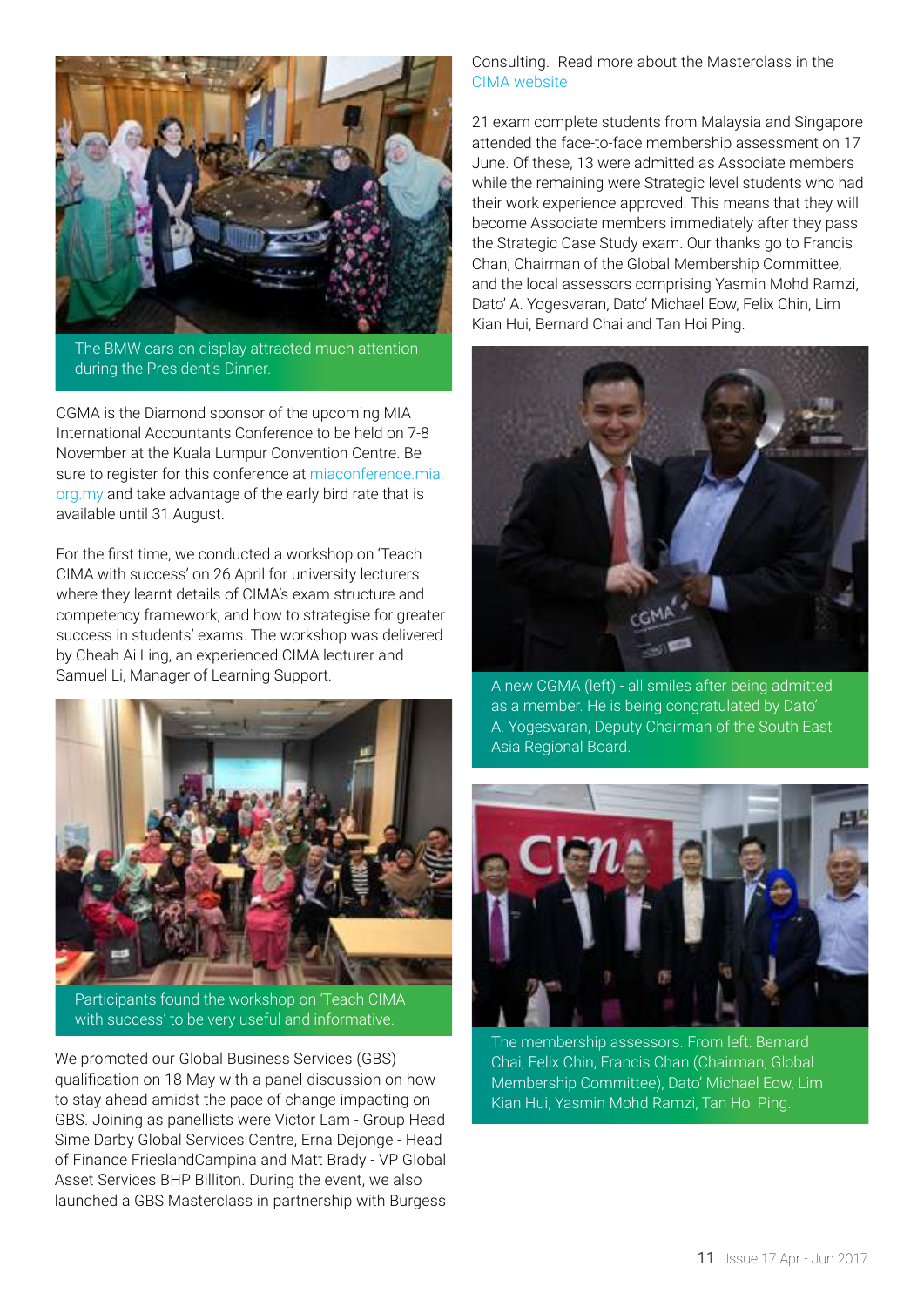### Singapore

In Singapore, Andrew Miskin, President of CIMA (2016/2017) and Chair of the Association 2016/2017) was the guest of honour at the President's Dinner & CGMA Recognition Evening held on 16 May at Carlton Hotel. Andrew presented certificates to five new CGMAs, three exam complete students and seven prize winners who scored the highest marks in Singapore for CIMA exams taken in 2016. CGMAs who have been with the Institute for 10-30 years also received their membership anniversary pins from Andrew.



Charity townhall meeting and launch of the e-book on 'Accounting for good'.



The President, Andrew Miskin, presenting on 'Joining the dots' at the CIMA-ISCA CPD event.

As part of Andrew's itinerary, he presented a CPD talk on 'Joining the dots' on 15 May in a joint CIMA-ISCA CPD event. He also met up with Gerard Ee, President of ISCA, to discuss mutual areas of interest. Together with Dr Ian Selby, Vice President of Research and Development, Andrew was a guest at the Singapore Charity Townhall meeting where the new e-book on 'Accounting for good' was launched. The publication was based on CIMA sponsored research conducted by the National University of Singapore, and supported by ISCA and the Charity Council.



New CGMAs and exam complete students giving the thumbs-up in celebration of their achievement. Seated to the right of Andrew Miskin (in blue robe) is Chris Fuggle, Chairman of the South East Asia Regional Board.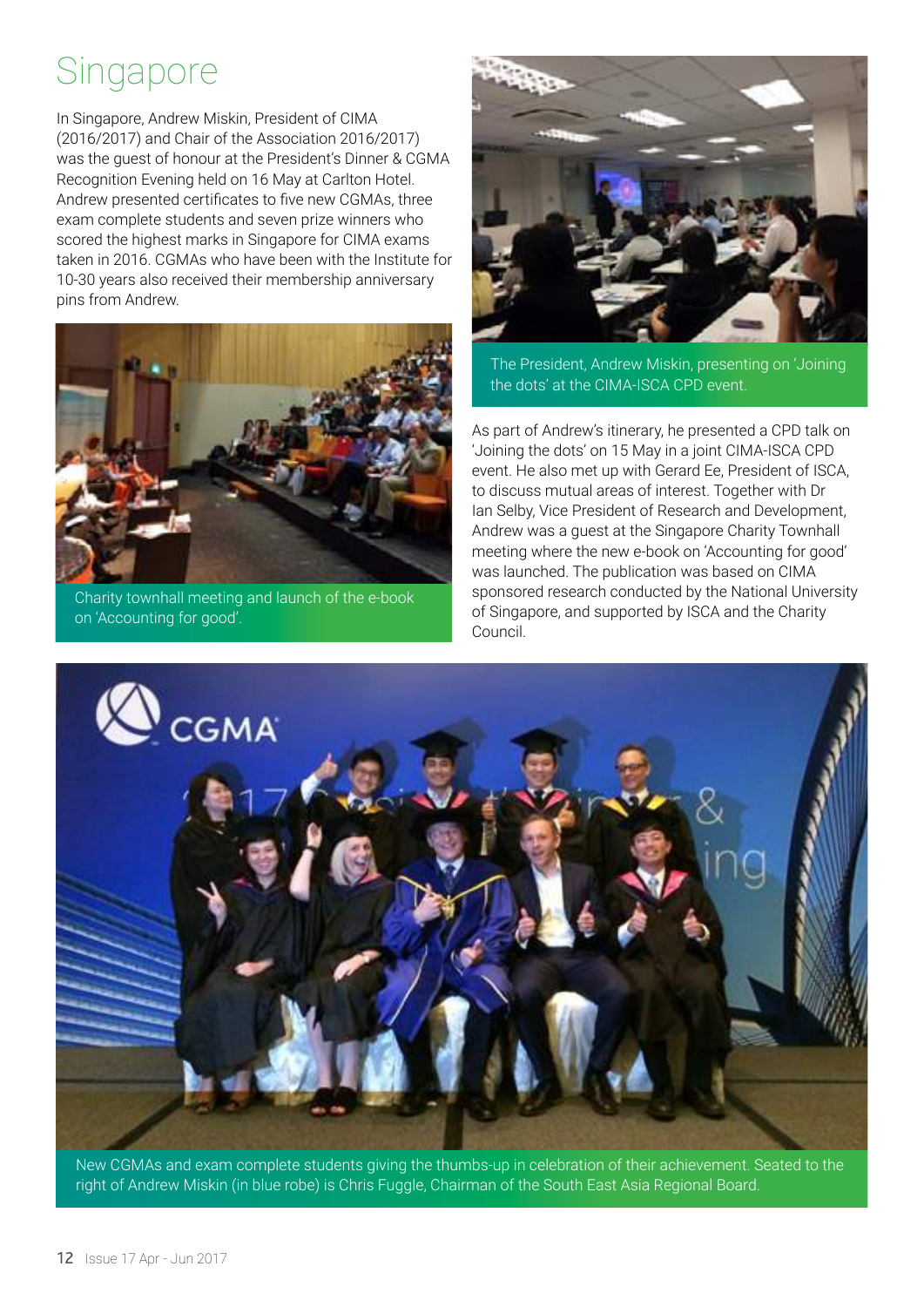### Indonesia

The final stop of the President's visit was Jakarta, Indonesia. Among the key events were a breakfast meeting with the Institute of Indonesia Chartered Accountants (IAI) and the CIMA-IAI seminar on 'Joining the dots in a VUCA era' held on 18 May at Pullman Hotel. The seminar also featured a panel discussion with three panelists that included the CFO of Unilever Indonesia. Andrew Miskin also attended a Members' Networking Evening, a breakfast roundtable with CFOs as well as meetings with relevant Government agencies.



Members enjoying a wefie with the President during the Members' Networking Evening.



CIMA-IAI Seminar, Panel 1 discussion on 'Integrated Thinking and Good Decision Making in a VUCA World: Views from the Top'. Panellists (from left): Andre Khor, Deputy CFO Downstream, Golden Agri Resources; Andrew Miskin, President of CIMA; Dwi Setiawan Susanto (moderator), member of IAI National Council; Yudhistira Rusli, CFO, Unilever Indonesia.



Breakfast meeting with the Institute of Indonesia Chartered Accountants.

Our fast track programmes are gradually gaining traction in Indonesia. Targeted promotions were organised through two events held on 26 April - CIMA-IAI Strategic Leadership talk and the Open House for CFO Programme. Sincere thanks to our CGMAs, Lioe Chu Ling and Andy Rahardja who spoke at the Strategic Leadership talk. We are also grateful to CGMAs Andre Khor and Irwan Djaja, for their insights at the Open House for CFO Programme, jointly organised by CIMA and UPH Executive Education.



CIMA-IAI strategic leadership talk



Open house for CFO programme. Panellists: Andre Khor (right), Deputy CFO Downstream, Golden Agri Resources; Gracia Ugut, Executive Director, Lippo Education Initiative; Irwan Djaja (left), President Director, PT Linknet, Tbk.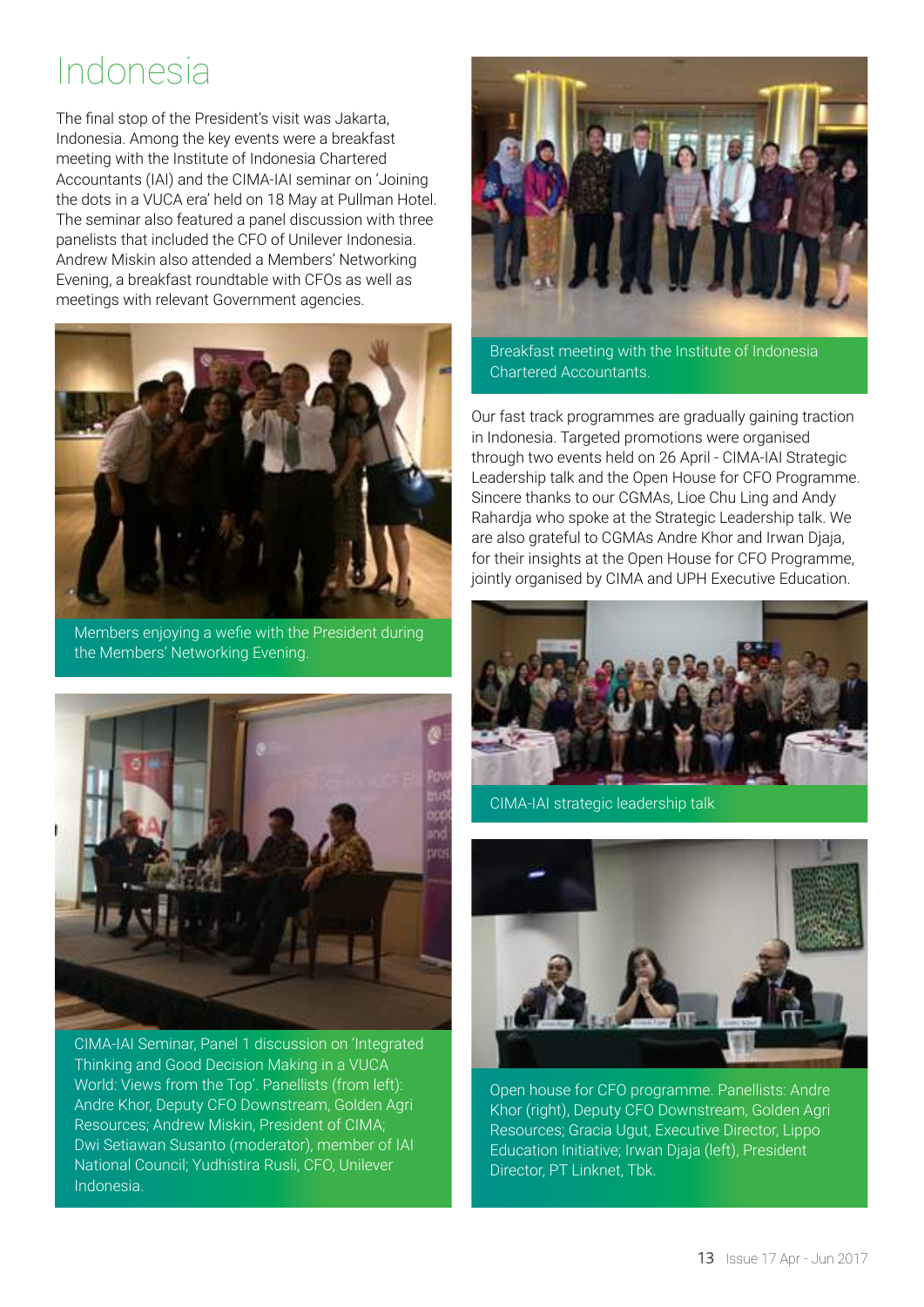### Vietnam

40 new CGMAs in Vietnam received their certificates during the CGMA Recognition Evening held on 15 April at the Novotel Saigon Centre Hotel in Ho Chi Minh City. Rick Yvanovich, Past Chairman of the South East Asia Regional Board, presented the certificates to the CGMAs, most of whom came through the CFO Programme. Three students were recognised as prize winners for being the top scorers in Vietnam for the 2016 case study exams. They were Phan The Vu and Pham Thi My Le (Strategic Case Study) and Nicholas Froy (Management Case Study and Operational Case Study).



An evening to remember for the new CGMAs in Vietnam.

In collaboration with TRG International, we have started monthly informal networking sessions for CGMAs in Vietnam. It's a breakfast session held every second Tuesday of the month from 8.00am to 9.30am at PJ's Coffee Sala in Ho Chi Minh City. To find out more, please email em.seasia@aicpa-cima.com



Learning and sharing over breakfast at PJ's Coffee Sala.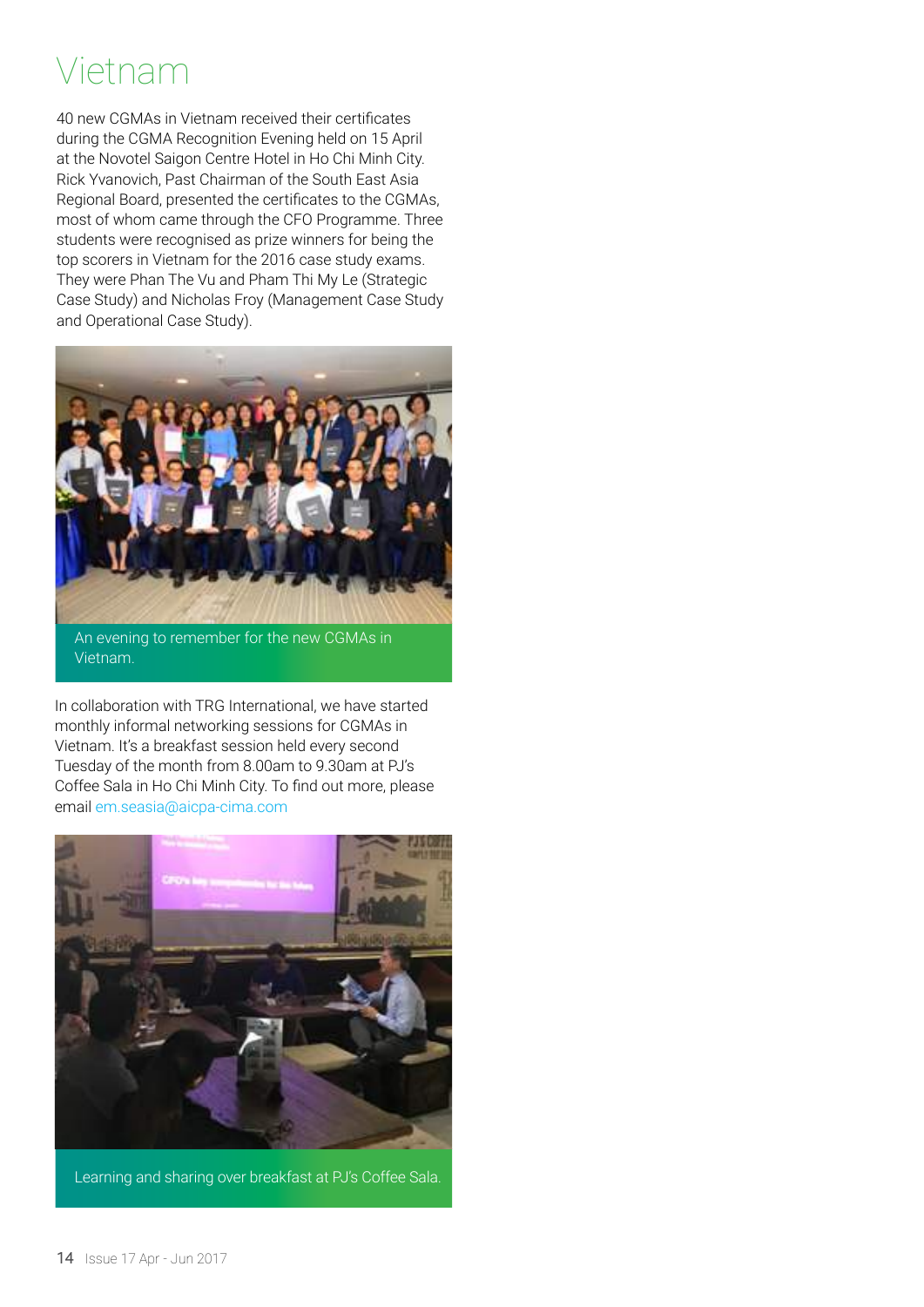## Great study tips from CIMA prize winners

What makes a prize winner - is it their persistence and hard work? Is there something that you can learn from them? In April and May this year, CIMA SE Asia celebrated the achievements of prize winners during the President's Dinner in Malaysia and Singapore and during the CGMA Recognition Evening in Vietnam. Hear from some of our 2016 prize winners on how to do well in the CIMA exams, especially the more challenging case study exams.

### Strategic Case Study

Pang Ye Fun Senior Accounts Executive Multimax Development Sdn Bhd, Malaysia



Pang Ye Fun (right) receiving his trophy from Chris Fuggle (left), Chairman of the South East Asia Regional Board. Looking on is Francis Chan, Institute Council Member for Area 16 and Chairman of the Global Membership Committee.

Besides being a prize winner in Malaysia, Pang Ye Fun was a world prize winner (joint fifth placing) for the Strategic Case Study exam.

'I reviewed the past strategic level contents to refresh my memory and thought about how these contents could be applied to the given case study. This method is very useful. As required by the case study exam, students need to display competencies in four aspects: Technical, People, Business and Leadership. Hence, when formulating

a proposal, students need to analyse from these four perspectives and come up with recommendations that try to encompass these.'

He also advised that the answers should be concise so as to be clear and time-efficient. It should also be organised and structured in an easily understandable manner. The proposed recommendations should be practical and relevant to the problem.

On his third study tip: 'I read through the pre-seen materials multiple times and analyse it in three strategic perspectives - Enterprise, Performance and Financial. I did some research by reading on the annual reports of companies that are very similar to the one described in the case study to understand more about the industry's business environment to ensure that my recommendations will be relevant.'

### Phan The Vu

Regional Controller Asia Manufacturing Hanesbrands Inc., Vietnam



Phan The Vu (left) with Rick Yvanovich, Board Member and Past Chairman, South East Asia Regional Board.

Phan The Vu's top study tip for doing well in the Strategic Case Study exam is to be well prepared. 'Practise with the mock exams, learn the models and know well how to apply those models and theories in real life. Think of the issues in the case study as your own real-life company's issues.' He found the CIMA website and the case analysis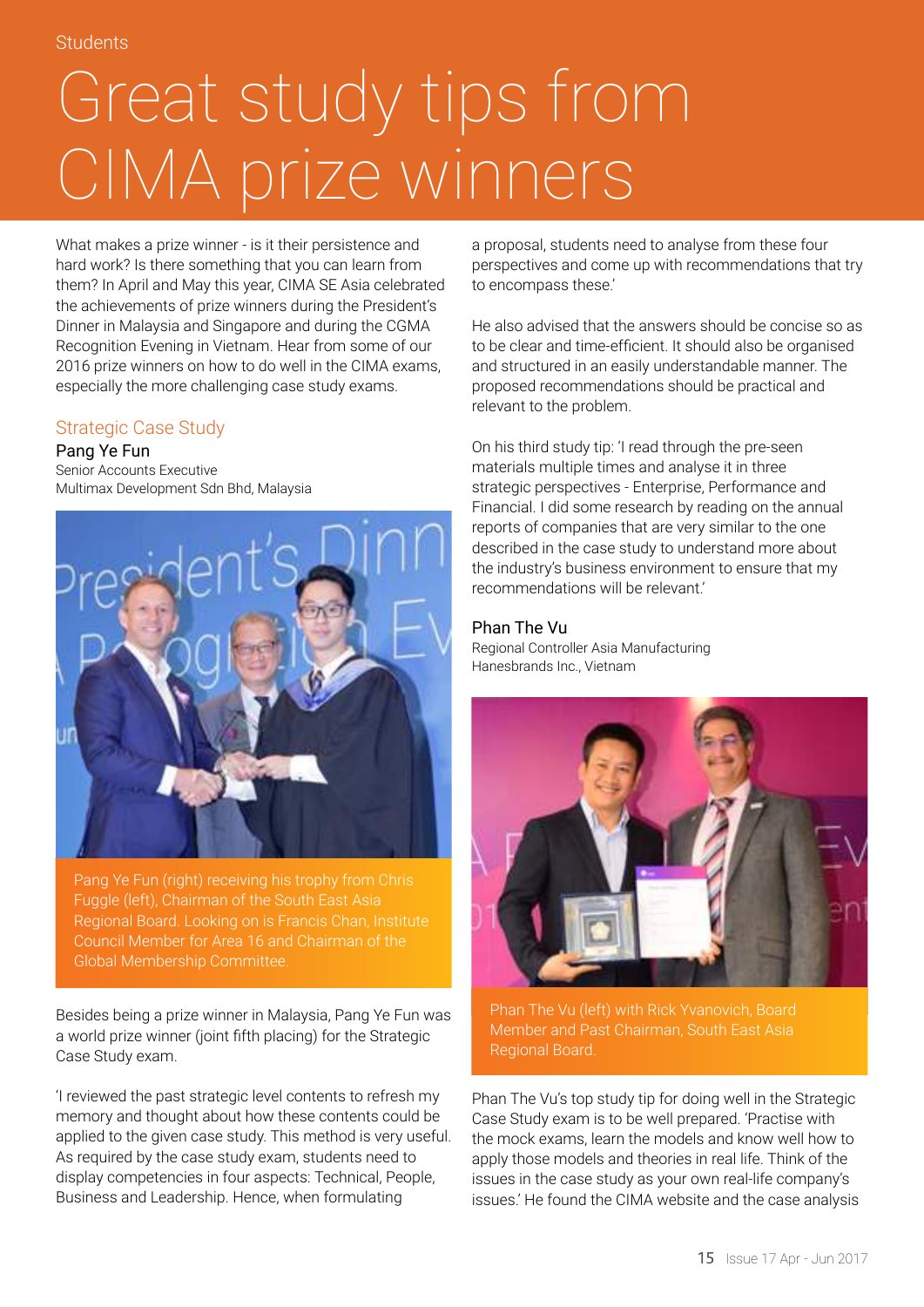from BPP and Astranti to be very useful. For example, in the website, he read comments from previous exams and looked at the questions and answers provided for past Strategic Case Study exams.

When he received the pre-seen material, he read it many times. At the first reading, it was mainly a quick glance to grasp the main theme or idea of the case. At subsequent readings, he took notes to highlight what he thought the key points were. 'I also had multiple group discussions with my classmates and lecturers to analyse the case. Further research on the industry was also helpful and this was done mainly online.'

On the exam day, he advised students:

- Start the exam writing by outlining the structure first (for example, using bullet-point headings) so that you know how many ideas/points you want to cover in your answer.
- Be concise, clear and go straight to the point. Support your point with rationale and explanations.
- Always remember your role in writing you are not a student but a Senior Finance Manager preparing a write-up for the Chairman of the Board or Finance Director.

### Management Case Study

Alan Ryan SE Asia Regional Operations Manager Applus+, Singapore

When Alan received the pre-seen material, he joined a Facebook group and used the CIMAconnect Management Case Study (MCS) group for discussions. He aimed to be the 'expert' in the industry by reading newspapers and finance articles on that industry. Reuters, Financial Times and Bloomberg were his sources of information. He also used Astranti exam preparation materials and the MCS study text. His top three tips for doing well in the exam are:

- Cover all areas of the syllabus
- Practise with mock exams
- Stay calm during the exam and focus on what you CAN do

As a prize winner, Alan advised students during the exam day: 'Think about the real world and what is happening in the relevant industry. Write your answers like you would in a real business setting. The case study exam is meant to replicate a real working scenario.'

### Operational Case Study Ryuh Hiramoto (Malaysia)



Ryuh Hiramoto (right) proudly receiving his trophy from Chris Fuggle (left), Chairman of the South East Asia Regional Board. Looking on is Francis Chan, Institute Council Member for Area 16 and Chairman of the Global Membership Committee.

Ryuh Hiramoto was only 15 years old when he completed the CIMA Certificate in Business Accounting and at 16, he has not only passed the Operational level exams but also became a prize winner for the Operational Case Study exam. His top three study tips are:

- Reading many business related articles online
- Practising with mock exams
- Doing many assignments for his lecturers' review

Ryuh said: 'I take my lecturers' analysis seriously and I do intensive online reading on the related industries. I check comments on forums and social media, and I also talk to friends for more points and ideas.'

In writing answers for the case study exam questions, he follows his lecturer's advice - define the topic, bring up the difficulties and opportunities involved, offer possible solutions, and conclude with a few feasible courses of action.

Ryuh finds the text books and Practice Kits by Kaplan Publishing to be very useful resources in his preparation for the exams.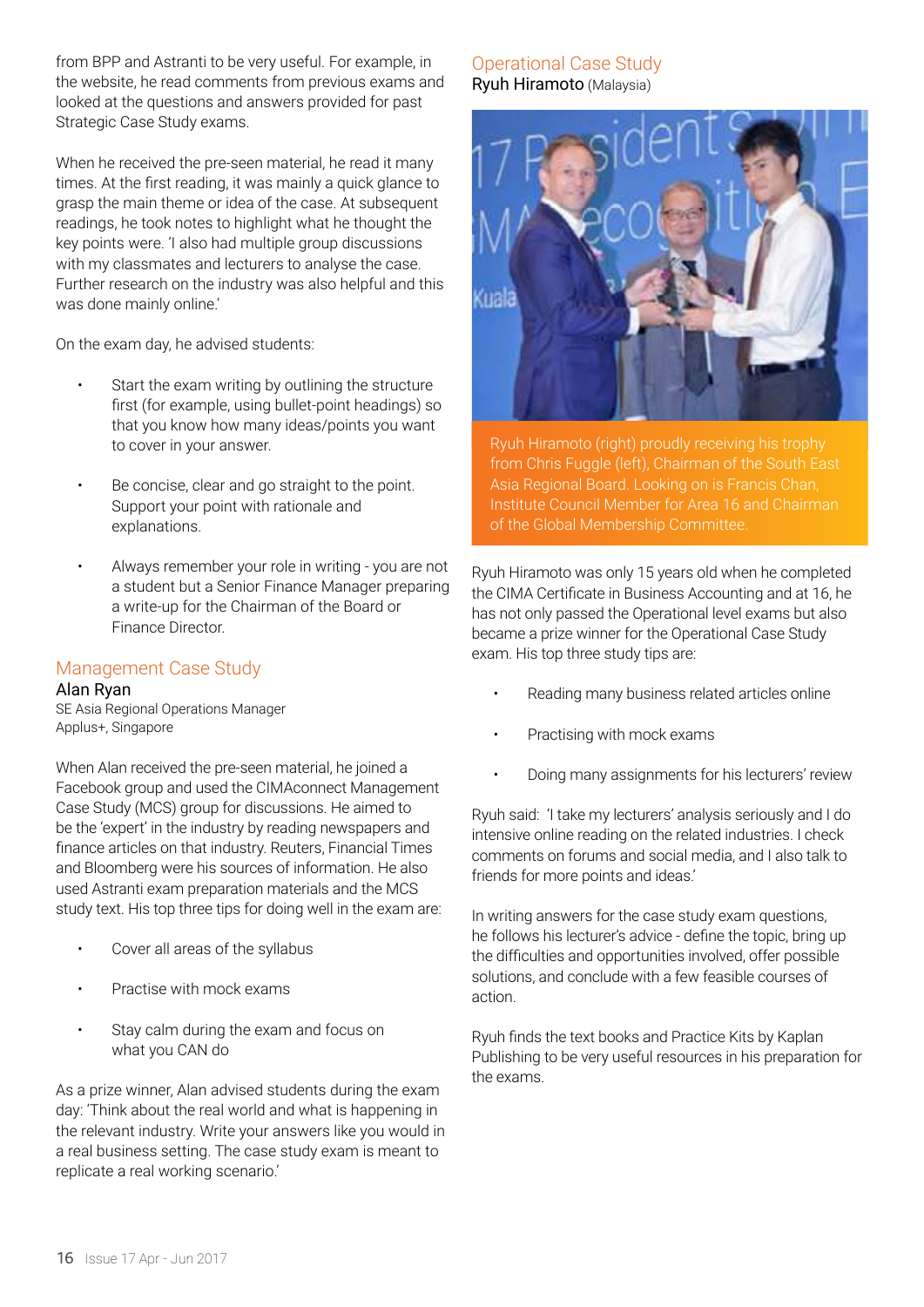### P3 Exam (risk management)

Joyous Chow Mei Xin Tax and audit assistant Tax consultancy company, Malaysia



Joyous Chow (right), youngest student in South East Asia to have completed all her CIMA exams in 2016.

If you want a winning formula, Joyous said: 'Practise, practise, practise. There is no shortcut to success. I used BBP and Acorn study materials and I did many mock exams. For multiple choice questions, I prepared myself by doing 200 questions a day for two weeks before my exam. It's a lot hard work there is a saying 'No pain, no gain'.'

Her top three personal values of discipline, attitude and hard work were contributors to her success. 'Good habits make a person so discipline is at the top of my list of values. Next is attitude because 'Attitude determines our altitude' - how high and how far we can go in our lives. I also believe that we must be diligent in execution and have a hardworking mentality with the tenacity to succeed.'

### Knowledge resources in CGMA Store

The CGMA Store has a wide range of CPD resources and it's an extremely useful and up-to-date resource for your personal development. It's not just for members to fulfil their mandatory CPD requirements but for students, the wealth of knowledge in the store is just amazing! What's more, all students will receive a 20% discount when you make purchases in the CGMA Store.

#### [Visit the store now](https://secure.cimaglobal.com/CGMA-Store/)

### [5 reasons you shouldn't put off your](https://connect.cimaglobal.com/sso/login?target=node/8124%3Futm_source%3Dcima%26utm_medium%3Demail%26utm_content%3Dconnected%26utm_campaign%3Dconnected-jun) [CIMA exams](https://connect.cimaglobal.com/sso/login?target=node/8124%3Futm_source%3Dcima%26utm_medium%3Demail%26utm_content%3Dconnected%26utm_campaign%3Dconnected-jun)

[It's tough to sit for exams but if you need some extra](https://connect.cimaglobal.com/sso/login?target=node/8124%3Futm_source%3Dcima%26utm_medium%3Demail%26utm_content%3Dconnected%26utm_campaign%3Dconnected-jun)  [motivation, get it from Kaplan, CIMA's Premium](https://connect.cimaglobal.com/sso/login?target=node/8124%3Futm_source%3Dcima%26utm_medium%3Demail%26utm_content%3Dconnected%26utm_campaign%3Dconnected-jun)  Learning Partner. Read more [on the five reasons, two](https://connect.cimaglobal.com/sso/login?target=node/8124%3Futm_source%3Dcima%26utm_medium%3Demail%26utm_content%3Dconnected%26utm_campaign%3Dconnected-jun)  [of which is about money in your pocket!](https://connect.cimaglobal.com/sso/login?target=node/8124%3Futm_source%3Dcima%26utm_medium%3Demail%26utm_content%3Dconnected%26utm_campaign%3Dconnected-jun)

[Still need more motivation to sit for your exams? Is](https://connect.cimaglobal.com/sso/login?target=node/8124%3Futm_source%3Dcima%26utm_medium%3Demail%26utm_content%3Dconnected%26utm_campaign%3Dconnected-jun)  [procrastination stopping you from progressing through](https://connect.cimaglobal.com/sso/login?target=node/8124%3Futm_source%3Dcima%26utm_medium%3Demail%26utm_content%3Dconnected%26utm_campaign%3Dconnected-jun)  [the exams? Hear from Jackie Durham, a CIMA student](https://connect.cimaglobal.com/sso/login?target=node/8124%3Futm_source%3Dcima%26utm_medium%3Demail%26utm_content%3Dconnected%26utm_campaign%3Dconnected-jun)  [who recently found herself needing the same advice](https://connect.cimaglobal.com/sso/login?target=node/8124%3Futm_source%3Dcima%26utm_medium%3Demail%26utm_content%3Dconnected%26utm_campaign%3Dconnected-jun)  [that she has been giving to CIMA students over the](https://connect.cimaglobal.com/sso/login?target=node/8124%3Futm_source%3Dcima%26utm_medium%3Demail%26utm_content%3Dconnected%26utm_campaign%3Dconnected-jun)  [years as an Administrator, Moderator and Editor in](https://connect.cimaglobal.com/sso/login?target=node/8124%3Futm_source%3Dcima%26utm_medium%3Demail%26utm_content%3Dconnected%26utm_campaign%3Dconnected-jun)  [CIMAconnect. In her blog, she talks about 'how to eat](https://connect.cimaglobal.com/sso/login?target=node/8124%3Futm_source%3Dcima%26utm_medium%3Demail%26utm_content%3Dconnected%26utm_campaign%3Dconnected-jun)  [an elephant' and she relates the elephant to the CIMA](https://connect.cimaglobal.com/sso/login?target=node/8124%3Futm_source%3Dcima%26utm_medium%3Demail%26utm_content%3Dconnected%26utm_campaign%3Dconnected-jun)  [journey. She said: 'Do it in 'bite sized chunks' and you'll](https://connect.cimaglobal.com/sso/login?target=node/8124%3Futm_source%3Dcima%26utm_medium%3Demail%26utm_content%3Dconnected%26utm_campaign%3Dconnected-jun)  [be on your way to completing the CIMA qualification.](https://connect.cimaglobal.com/sso/login?target=node/8124%3Futm_source%3Dcima%26utm_medium%3Demail%26utm_content%3Dconnected%26utm_campaign%3Dconnected-jun)  Read [Jackie's blog](https://connect.cimaglobal.com/sso/login?target=node/8124%3Futm_source%3Dcima%26utm_medium%3Demail%26utm_content%3Dconnected%26utm_campaign%3Dconnected-jun)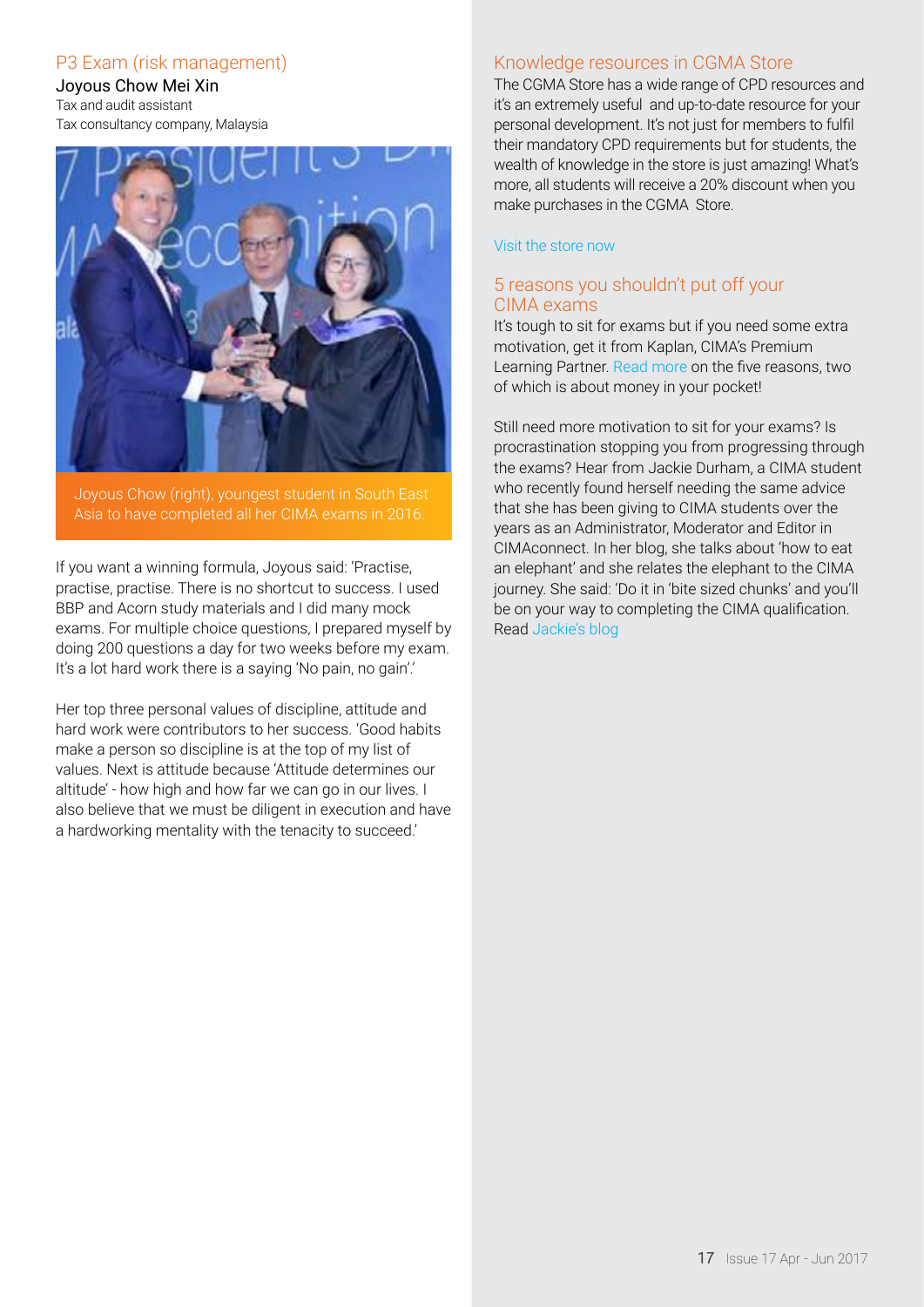## What they gained from the CGMA Strategic Leaders Programme

Previously called the CFO Programme, the CGMA Strategic Leaders Programme has been a success in SE Asia. Many senior executives who have at least 10 years of work experience in finance and business functions have taken the opportunity to attempt CIMA's Strategic Case Study exam. Their reward is the invaluable CGMA designation and membership in CIMA.

For some, the CGMA designation has given them an additional respect in the workplace while for others, the value is in the global recognition accorded, networking opportunities with peers around the world and the extensive professional development resources that will equip them with the knowledge and skills they will need throughout their career. We spoke to five CGMAs who shared with us their experience with the CGMA Strategic Leaders Programme and how the CGMA designation has proven to be invaluable in their career.



The CGMA designation adds global recognition to my credentials which I think is valuable in today's world. I have gained additional respect in my workplace. The CIMA qualification has also given me a boost of confidence to showcase my skills, abilities and competencies in accounting and finance and apply them in the context of business. Being a CGMA gives me access to articles, publications, self-study courses and extensive professional resources that will equip me with the knowledge and skills I need throughout my career.

Lisa Mok ACMA, CGMA Financial Controller The Farrer Park Company Pte Ltd, Singapore

Technical skills alone are insufficient in this blazing-fast modern world of tech and strong people skills and sharp business acumen are the new norm for professionals. CIMA not only zeroes in on these attributes, but also elevates the understanding to a new level.

Adri Kwee ACMA, CGMA CFO, VIP Plaza Group, Indonesia

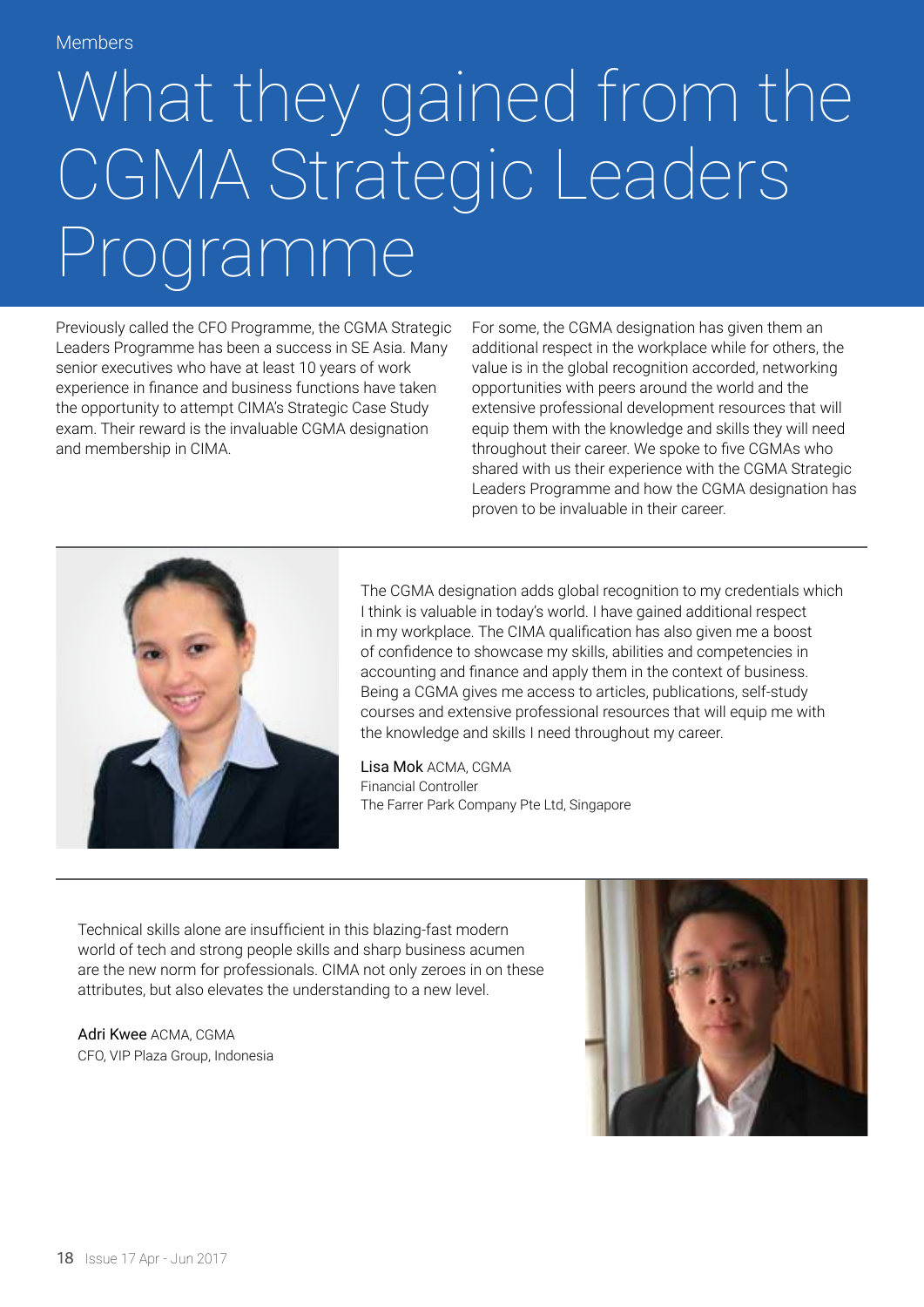

I chose the CIMA CFO Programme because I wanted benchmark my accumulated experiences and competencies against a level adopted by a world leading professional body. I have successfully completed the programme and proudly, I am now a member of the most respected and recognised community of business and financial leaders in the world. I am even more motivated and honoured to continue pursuing excellence in driving growth and delivering value to my organisation and the community.

#### Nguyen Manh Hai FCMA, CGMA

Member of the Board of Directors & Head of Investment Banking Petrolimex Group Commercial Joint Stock Bank, Vietnam

CIMA offers a global reach to the business network locally and internationally. Other than its structured learning programmes, the post-certification support is also wide-ranging. Within CIMA, there are many thought leadership programmes and research done to add value to the certification as well as ensuring it stays relevant to the business. Furthermore, the new Association formed by CIMA and the AICPA provides greater advantages for aspiring accounting professionals who are eyeing to work or do business in certain key markets where the professional bodies are recognised. With these relentless efforts to bring the profession to greater heights, the CIMA CFO programme suits me well and what I aspire to achieve in my working life.

Aznur Kama Azmir FCMA, CGMA Group Financial Controller, Plantation Sector Felda Global Ventures Holdings Berhad, Malaysia





I decided to pursue the CIMA Professional Qualification because it is one of the most recognised certifications in the world. It has helped me to improve not only my technical skills but also business, people and leadership skills. One thing I liked about the programme was the professional and well-structured support provided - the result was extraordinary as I found myself passing the Strategic Case Study exam in my first attempt. I would recommend CIMA to people who need to apply their accounting and finance skills in the context of business and to lead within their organisation.

Andy Rahardja ACMA, CGMA Head of Financial Strategy & Investment Project Agribusiness & Food, Smart Tbk, Indonesia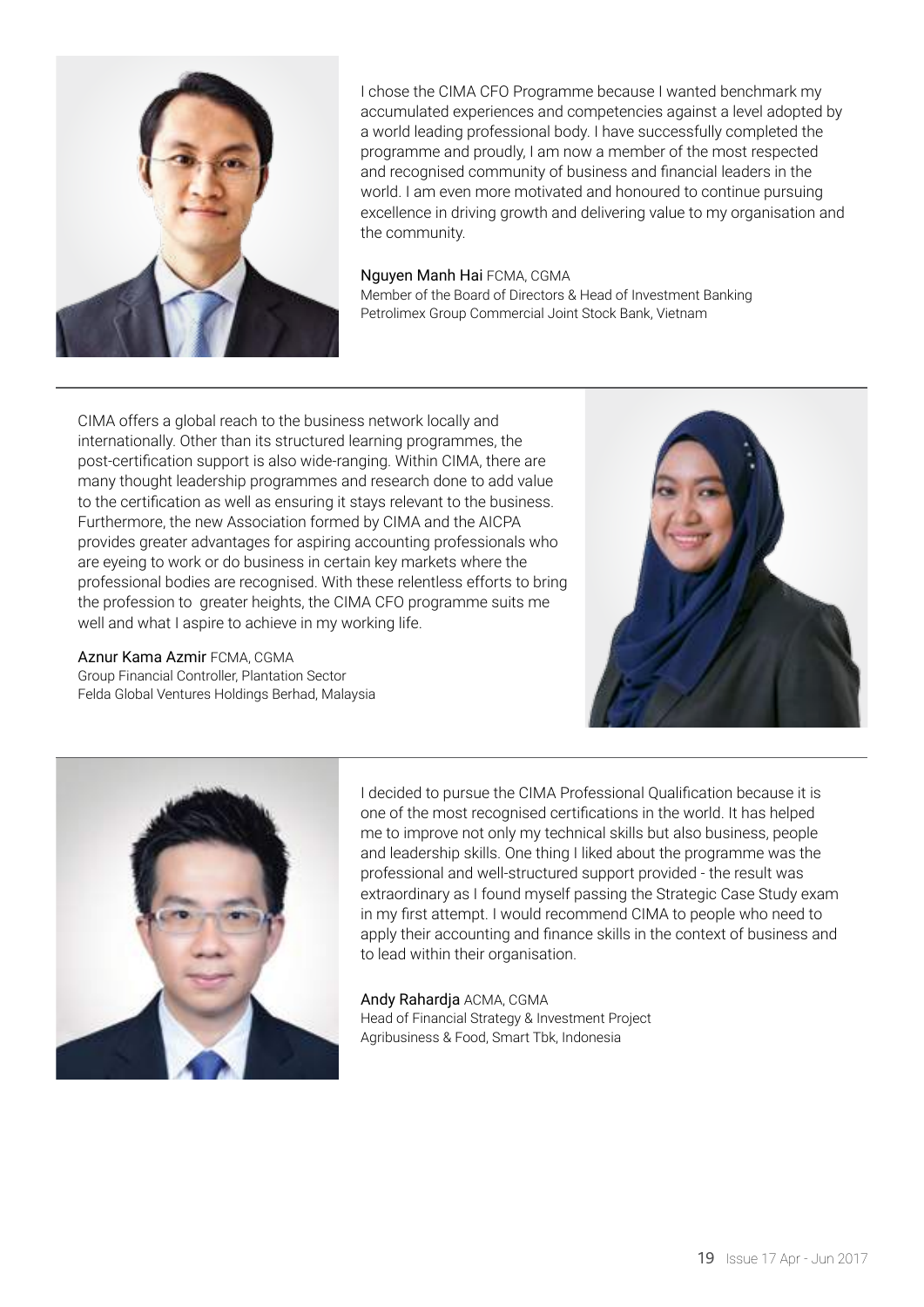### CGMA Store - the vault of knowledge for you

Have you browsed the vast resources in the CGMA Store yet? There are lots of interesting products that cover various topics, and in a variety of formats - online courses, video sessions, audio sessions and e-books. It's the support you need to hone your expertise and keep your knowledge up-to-date.

In this issue of SE Asia Voice, we focus on the MBAexpress resources available in the CGMA Store. Many courses are priced at £29 for members. We feature only five courses below but there are many more, so do visit the CGMA Store at [secure.cimaglobal.com/CGMA-Store/](https://secure.cimaglobal.com/CGMA-Store/)

MBAexpress: Networking - Building a Stronger Professional Network



Learn to build a strong network that can assist you in launching a new idea or plan, developing new business and clients, reducing costs in recruiting, and leveraging your career.

### MBAexpress: Best Practices for Better Budgeting and Planning



This course will help you turn forecasting and budgeting into a positive planning process that helps your organization achieve its strategic goals.

### MBAexpress: Presenting Numbers for Impact



This course discusses how to effectively deliver numbers-oriented information to non-financial audiences.

### MBAexpress: Teamwork and High Performance Team



Did you know that the core principles of improvisation are the same core principles of efficient, effective, and productive teams? Learn the skills needed for effective improvisation and building your own successful team.

### MBAexpress: Latest in Leadership



This course will help you turn forecasting and budgeting into a positive planning process that helps your organization achieve its strategic goals.

### MBAexpress: Success with Social Media



This course provides the basic steps for evaluating and determining how various social media platforms and tools can benefit your organisation.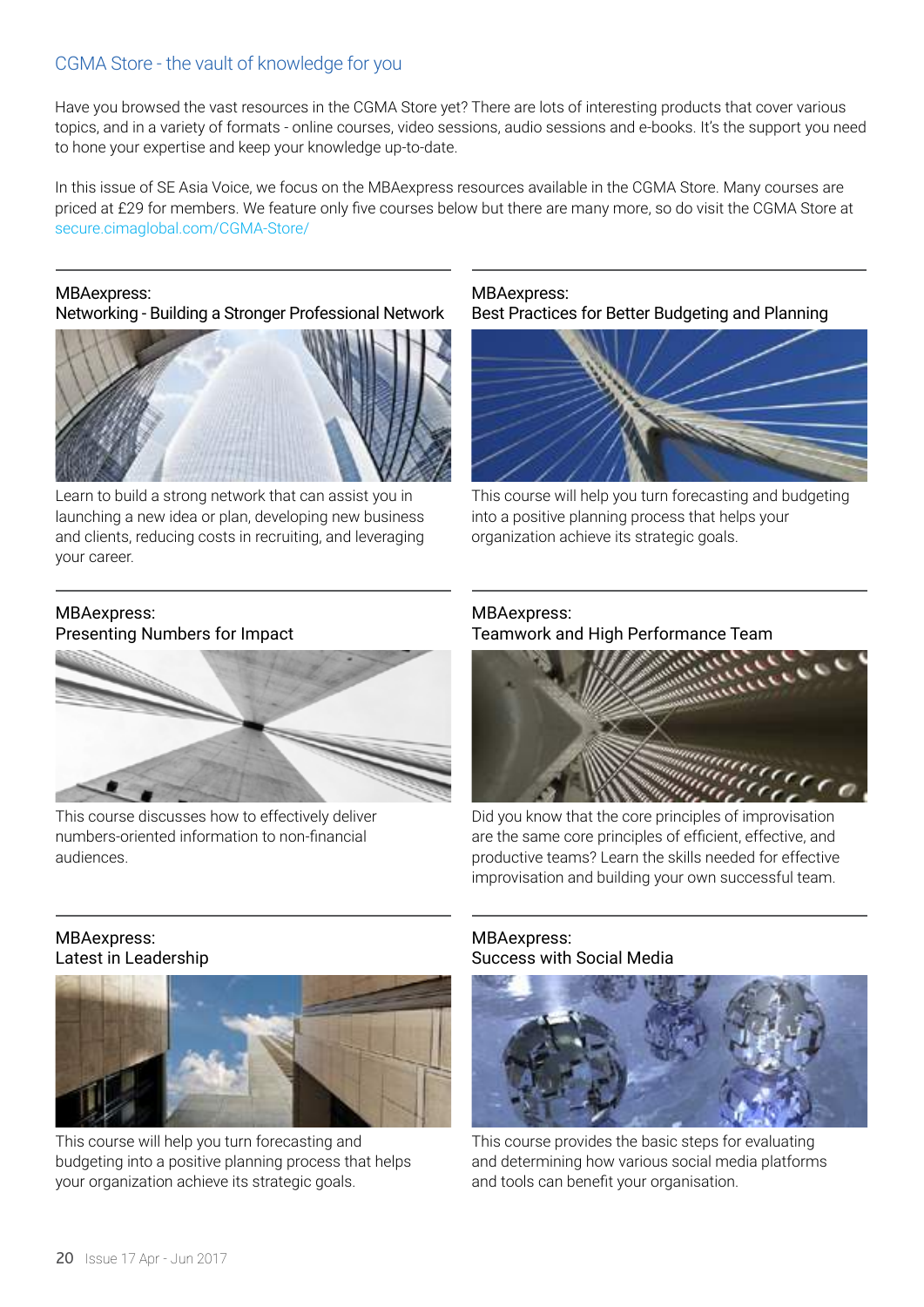### CGMAs on the move



Media Prima has appointed Tan Sri Ismee Ismail FCMA, CGMA as the Chairman of Media Prima Bhd effective from 1 August 2017. He was appointed to the board of Media Prima on 1 June 2017. Prior to this, he was the chairman of Al Hijrah Media Corp and deputy chairman of TH Plantations Bhd.

Ismee served as the managing director and chief executive officer of Lembaga Tabung Haji from 2006 to 2016, and as chairman of Syarikat Takaful Malaysia Bhd from 2009 to 2015. He began his career as a management accountant at Arab Malaysian Development Bhd, and later served in key leadership positions with the Shell Group of Companies in Malaysia.

Additionally, Ismee has served the board of 1Malaysia Development Bhd, Felda Global Ventures Bhd, Bank Islam Malaysia Bhd, BIMB Holdings Bhd and Johor Corp on top of serving several private companies in the real estate and hospitality sectors.

Tan Sri Ismee Ismail FCMA, CGMA

Farnida Ngah has been appointed as Group Chief Financial Officer of Media Prima Bhd effective on 2 August 2017. She has been with the Media Prima Group since 2009 and was previously the Group General Manager, Group Finance and Secretarial overseeing the functions of Group Finance, Treasury, Corporate Finance and Company Secretary. Farnida has over 18 years of experience in the field of accounting, finance, business assurance and corporate advisory. Before Media Prima, she had worked with PricewaterhouseCoopers for six years. and KPMG for four years.







Janek Jayasekara FCMA, CGMA was appointed as the CFO of Al Rajhi Banking & Investment Corp (M) Bhd (ARBM) effective 1 March 2017. ARBM is a wholly owned subsidiary of the world's largest Islamic Bank, Al Rajhi Bank, Kingdom of Saudi Arabia (KSA)

Janek joined ARBM from the Al Rajhi head office in KSA where he served as AGM for management reporting and analysis since 2012. He brings with him 19 years of experience in finance, corporate and strategic planning, management reporting, operations, strategic pricing and general management in several multinational organizations such as Standard Chartered Bank, Richard Peiris Group, John Keels Holding, DHL and Ernst & Young.

Janek Jayasekara FCMA, CGMA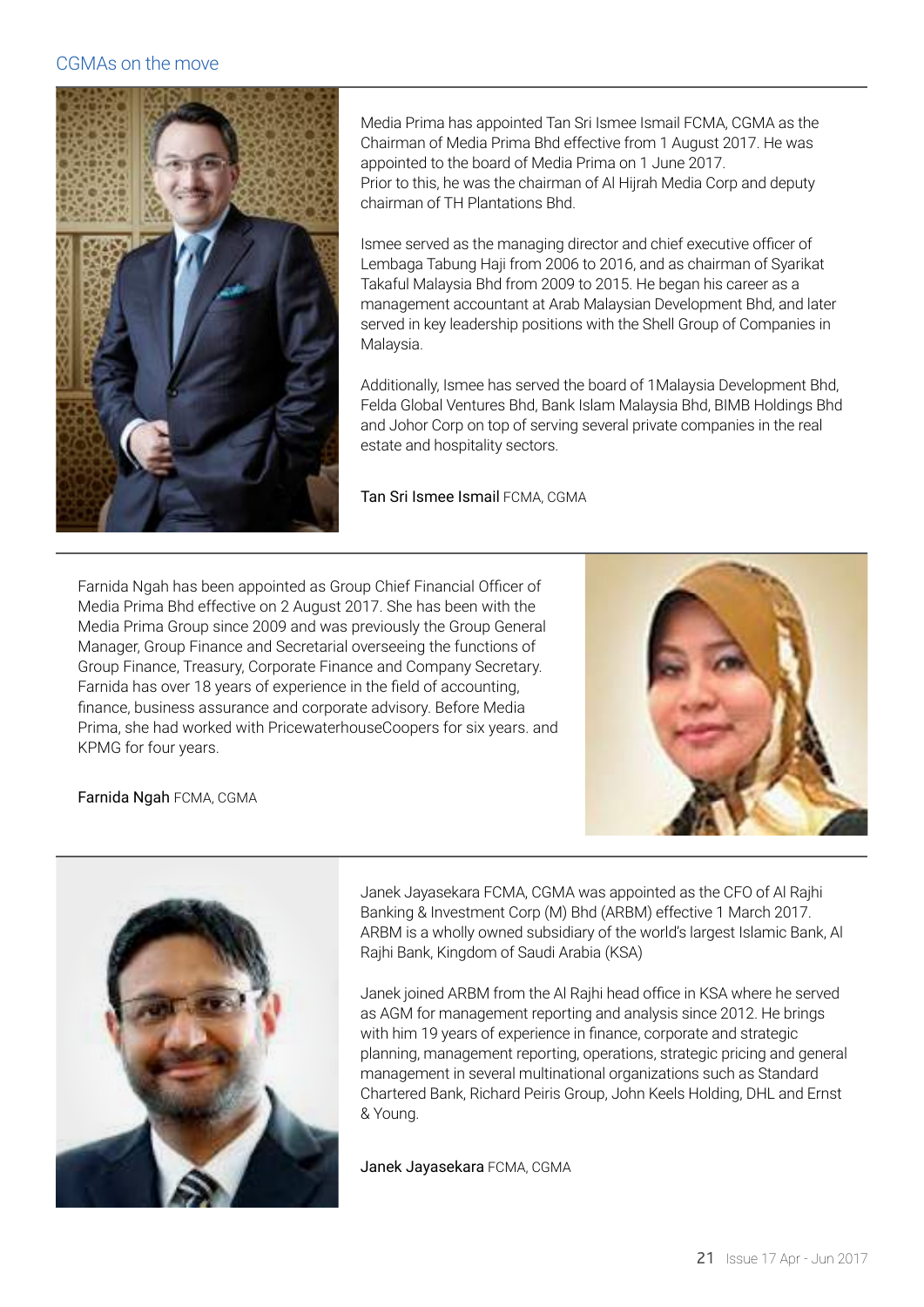## CGMA Publications

The Association is constantly keeping you at the cutting edge of your profession by providing you with the latest technical reports, tools, videos and podcasts. More are available a[t cgma.org](http://www.cgma.org/) and [cimaglobal.com](http://www.cimaglobal.com/)

Get the free [CGMA Advantage](http://www.cgma.org/magazine/newsletter.html) newsletter. Subscribe to a quick daily round-up of 5 to 6 must-reads for finance professionals on topics such as leadership, strategy, and technology, plus CGMA exclusive resources and more.



### CGMA Business Model Framework: Global consultation

Your profession needs you. Help develop a CGMA Business Model knowledge and expertise and take part in our CGMA Business Model Global Consultation at [cgma.org/businessmodelconsultation](http://www.cgma.org/resources/reports/cgma-business-model-framework-global-consultation.html) Your insight matters.



### CGMA Cybersecurity tool

Keeping business clean:

Cybersecurity has become an important issue for every organization in today's digitally connected world. Awareness and understanding of the risks and appropriate responses is critical for everyone from the board of directors to the entry-level employees. This need extends to vendors, suppliers and related organizations, as well. This tool provides the basis of that understanding and important considerations for insuring that risk and improving security. It also provides a description of the entity's cybersecurity risk management programme that can be used as criteria for an assurance examination.

a CGMA guide to countering fraud and corruption

This paper highlights some of the recent developments and trends related to anti-corruption and fraud prevention that can help CGMA designation holders to champion better business for the long term.



**ENGINEERING** THE FUTURE

Keeping business clean

A CISMA quide to countering

### Technology in government performance: digitalization and open data

This report focuses on technology drivers and how those government entities that strategically incorporate technological advances can reap significant benefit for their employees, citizens and other stakeholders. It considers in more detail recent and future developments in digitalization and open data, and provide practical guidance for finance professionals.



### Global risk oversight

This report summarises the perspectives of 586 executives in organisations around the world and provides an overview of the current state of enterprise-wide risk oversight. It aims to help organisations to benchmark their relative risk oversight maturity and to highlight opportunities to enhance the strategic value of their risk oversight efforts.